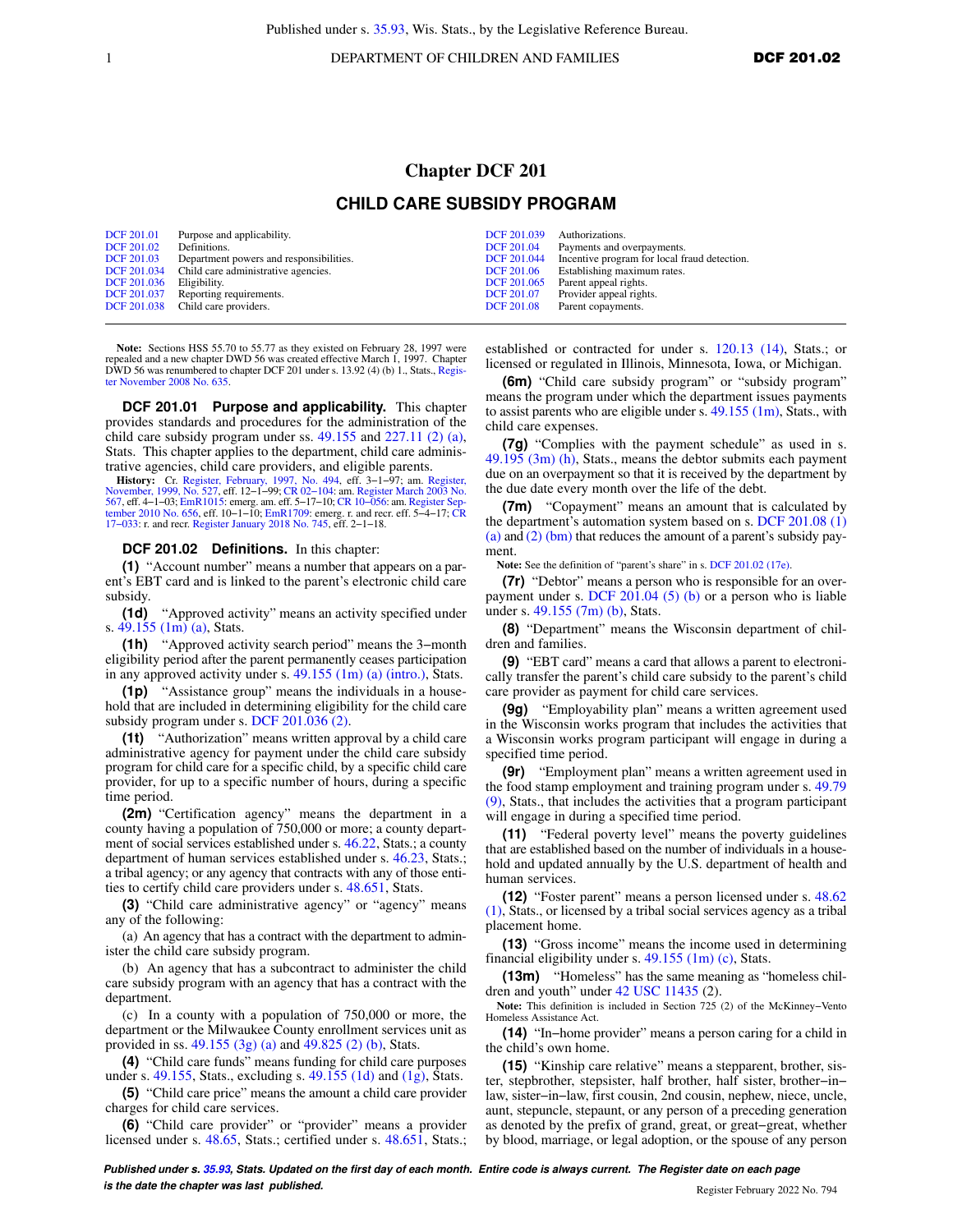listed in this subsection, even if the marriage is terminated by death or divorce.

**(15m)** "Maximum rate" means the maximum rate that the department will use in calculating the amount of a payment under the child care subsidy program.

**(16)** "Nonmarital coparent" has the meaning given in s. [49.141 \(1\) \(i\)](https://docs-preview.legis.wisconsin.gov/document/statutes/49.141(1)(i)), Stats.

**Note:** Section [49.141 \(1\) \(i\)](https://docs-preview.legis.wisconsin.gov/document/statutes/49.141(1)(i)), Stats., provides "'Nonmarital coparent' means, with respect to an individual and a dependent child, a parent who is not married to the individual, resides with the dependent child and is either an adjudicated parent or a parent who has signed and filed with the state registrar under s. [69.15 \(3\) \(b\) 3.](https://docs-preview.legis.wisconsin.gov/document/statutes/69.15(3)(b)3.) a statement acknowledging paternity."

**(16m)** "Nurse practitioner" has the same meaning as "advanced practice nurse" under s. [N 8.02 \(1\).](https://docs-preview.legis.wisconsin.gov/document/administrativecode/N%208.02(1))

**(17)** "Parent" means a custodial parent, foster parent, kinship care relative, guardian, legal custodian, subsidized guardian or interim caretaker under s. [48.623](https://docs-preview.legis.wisconsin.gov/document/statutes/48.623), Stats., or a person acting in place of a parent. "Parent" also includes the spouse or nonmarital coparent of a parent who resides in the same household as the parent.

**(17e)** "Parent's share" means the out−of−pocket cost of child care that a parent is responsible for paying to the child care provider, including any amount charged by the provider that exceeds the amount of the parent's subsidy payment.

**Note:** See the definition of "copayment" in s. [DCF 201.02 \(7m\).](https://docs-preview.legis.wisconsin.gov/document/administrativecode/DCF%20201.02(7m))

**(17m)** "Personal identification number" means a confidential number that a parent uses with the parent's EBT card or account number to electronically access the parent's child care subsidy in a secure manner.

**(17s)** "Physician assistant" has the same meaning as in s. [448.01 \(6\),](https://docs-preview.legis.wisconsin.gov/document/statutes/448.01(6)) Stats.

**(18m)** "Private pay parent" means a parent that does not pay a provider for child care with funds from the child care subsidy program.

**(19)** "Slots" means the number of children within the capacity of a child care provider under the applicable law for that type of provider.

**(20)** "Special need" means an emotional, behavioral, physical, or personal need of a child requiring more than the usual amount of care and supervision for the child's age, as documented by a physician, psychologist, special educator, or other qualified professional. A "special need" includes a developmental disability.

**(21)** "Temporary break" means a parent's time−limited absence from an approved activity due to illness, leave to care for family member, a student or holiday break, an interruption in work for a seasonal worker who is not working between regular industry work seasons, or any other cessation of an approved activity as long as the parent continues to be employed or enrolled in the approved activity and the absence does not exceed 3 months.

**(21m)** "Twelve−month eligibility period" means the period between the initial determination of a parent's eligibility and the following redetermination or between annual redeterminations of a parent's eligibility.

**(22)** "Tribe" means a Wisconsin American Indian tribe recognized by the federal government.

**(24)** "Wisconsin works" or "W−2" has the meaning given in s. [49.141 \(1\) \(p\)](https://docs-preview.legis.wisconsin.gov/document/statutes/49.141(1)(p)), Stats.

**Note:** Section [49.141 \(1\) \(p\),](https://docs-preview.legis.wisconsin.gov/document/statutes/49.141(1)(p)) Stats., provides: "'Wisconsin works' means the assistance program for families with dependent children, administered under ss. [49.141](https://docs-preview.legis.wisconsin.gov/document/statutes/49.141) to [49.161](https://docs-preview.legis.wisconsin.gov/document/statutes/49.161)."

**(26)** "Wisconsin works employment position" has the meaning given in s. [DCF 101.03 \(39\)](https://docs-preview.legis.wisconsin.gov/document/administrativecode/DCF%20101.03(39)).

**History:** Cr. [Register, February, 1997, No. 494,](https://docs-preview.legis.wisconsin.gov/document/register/494/B/toc) eff. 3−1−97; r. (1), (8), (11), (13), (14), (15) and (16), am. (3), (4), (9), (10), and (17), cr. (15m), (16m), (20m), (23), and (24), [Register, November, 1999, No. 527](https://docs-preview.legis.wisconsin.gov/document/register/527/B/toc), eff. 12–1–99; renum. (12), (15m), (16m)<br>and (20m) to be (11), (15), (16), and (20), cr. (12) and (25), r. (14), [Register, January,](https://docs-preview.legis.wisconsin.gov/document/register/541/B/toc)<br>[2001, No. 541](https://docs-preview.legis.wisconsin.gov/document/register/541/B/toc), eff. 2–1–01; CR 02–104: r. and recr [Register March 2003 No. 567,](https://docs-preview.legis.wisconsin.gov/document/register/567/B/toc) eff. 4−1−03; correction in (10) made under s. 13.93 (2m) (b) 7., Stats., [Register March 2003 No. 567;](https://docs-preview.legis.wisconsin.gov/document/register/567/B/toc) [CR 04−123](https://docs-preview.legis.wisconsin.gov/document/cr/2004/123): r. (9) [Register July](https://docs-preview.legis.wisconsin.gov/document/register/595/B/toc) 2005 No. 595, eff. 8–1–05; correction in (11) made under s. 13.92 (4) (b) 7. Stats., [2005 No. 595,](https://docs-preview.legis.wisconsin.gov/document/register/595/B/toc) eff. 8–1–05; correction in (11) made under s. 13.92 (4) (b) 7. Stats., [Register](https://docs-preview.legis.wisconsin.gov/document/register/716/B/toc) July 2008 No. 635; corrections in (8), (25) and (26) made under s. 13.92 (4) (b) 6. and 7, Stats, Register November 2008 No. 63 recr. (17), cr. (17e), (17s), r. (18), cr. (21), (21m), Register July 2019 No. 763, eff. 8–1–19.

**DCF 201.03 Department powers and responsibilities. (1)** GENERAL. The department shall maintain oversight responsibility of local administration of the child care subsidy program by child care administrative agencies.

**(2)** RATE DETERMINATION. Notwithstanding s. [49.155 \(6\),](https://docs-preview.legis.wisconsin.gov/document/statutes/49.155(6)) Stats., and s. [DCF 201.06](https://docs-preview.legis.wisconsin.gov/document/administrativecode/DCF%20201.06), the department may determine maximum rates under s. [49.155 \(6d\) \(a\) 3.,](https://docs-preview.legis.wisconsin.gov/document/statutes/49.155(6d)(a)3.) Stats.

**(3)** ASSISTANCE TO CHILD CARE ADMINISTRATIVE AGENCIES. The department shall provide information and technical assistance to child care administrative agencies regarding administration of the child care subsidy program.

**(6)** INCENTIVE PROGRAM FOR LOCAL FRAUD DETECTION. The department shall provide an incentive payment as specified under s. [DCF 201.044](https://docs-preview.legis.wisconsin.gov/document/administrativecode/DCF%20201.044) to a local agency for identifying fraud in the child care subsidy program.

**History:** Cr. [Register, February, 1997, No. 494](https://docs-preview.legis.wisconsin.gov/document/register/494/B/toc), eff. 3–1–97; r. (4), am. (3), [Regis](https://docs-preview.legis.wisconsin.gov/document/register/527/B/toc)[ter, November, 1999, No. 527](https://docs-preview.legis.wisconsin.gov/document/register/527/B/toc), eff. 12–1–99; correction in (5) (b) made under s. 13.93<br>(2m) (b) 7., Stats, [Register, November, 1999, No. 527;](https://docs-preview.legis.wisconsin.gov/document/register/527/B/toc) corrections in (itite), (2), (5)<br>(a) 1. and (b) made under s. 13.92 (4) (b) 6. a am. (3), (5) (a) (intro.) and (b) [Register September 2010 No. 657](https://docs-preview.legis.wisconsin.gov/document/register/657/B/toc), eff. 10-1-10; [CR](https://docs-preview.legis.wisconsin.gov/document/cr/2014/30)<br>14-030: cr. (6) [Register August 2015 No. 716,](https://docs-preview.legis.wisconsin.gov/document/register/716/B/toc) eff. 9-1-15; correction in (6) made<br>under s. 13.92 (4) (b) 7., Stats., Register August 2015

**DCF 201.034 Child care administrative agencies. (1)** The department may contract with a child care administrative agency to administer, or to share in the administration of, the child care subsidy program in a particular county or geographical area.

**(2)** The duties of a child care administrative agency shall include all of the following:

(a) Responding to requests for information on the child care subsidy program.

(b) Ensuring that a parent's eligibility for the subsidy program is accurately determined.

(c) Assessing an assistance group's child care needs.

(d) Providing information to a parent about resources for identifying potential child care providers.

(e) Determining a parent's copayment amount.

(f) Establishing an authorization for subsidized child care for an eligible parent.

(g) Ensuring program integrity, including determining and processing overpayments.

(h) Representing the agency in appeals under ch. [227,](https://docs-preview.legis.wisconsin.gov/document/statutes/ch.%20227) Stats.

**(3)** A child care administrative agency shall ensure that each new employee who performs an agency responsibility under sub.  $(2)$  (b),  $(c)$ ,  $(e)$ ,  $(f)$ , or  $(g)$  completes the department's initial training within the first 6 months of employment.

**(4)** A child care administrative agency may subcontract responsibilities with the approval of the department.

**History:** [EmR1709](https://docs-preview.legis.wisconsin.gov/document/emergencyrules/EmR1709): emerg. cr., eff. 5−4−17; [CR 17−033:](https://docs-preview.legis.wisconsin.gov/document/cr/2017/33) cr. [Register January](https://docs-preview.legis.wisconsin.gov/document/register/745/B/toc) [2018 No. 745](https://docs-preview.legis.wisconsin.gov/document/register/745/B/toc), eff. 2−1−18; [CR 18−088](https://docs-preview.legis.wisconsin.gov/document/cr/2018/88): am. (2) (c) [Register July 2019 No. 763,](https://docs-preview.legis.wisconsin.gov/document/register/763/B/toc) eff. 8−1−19.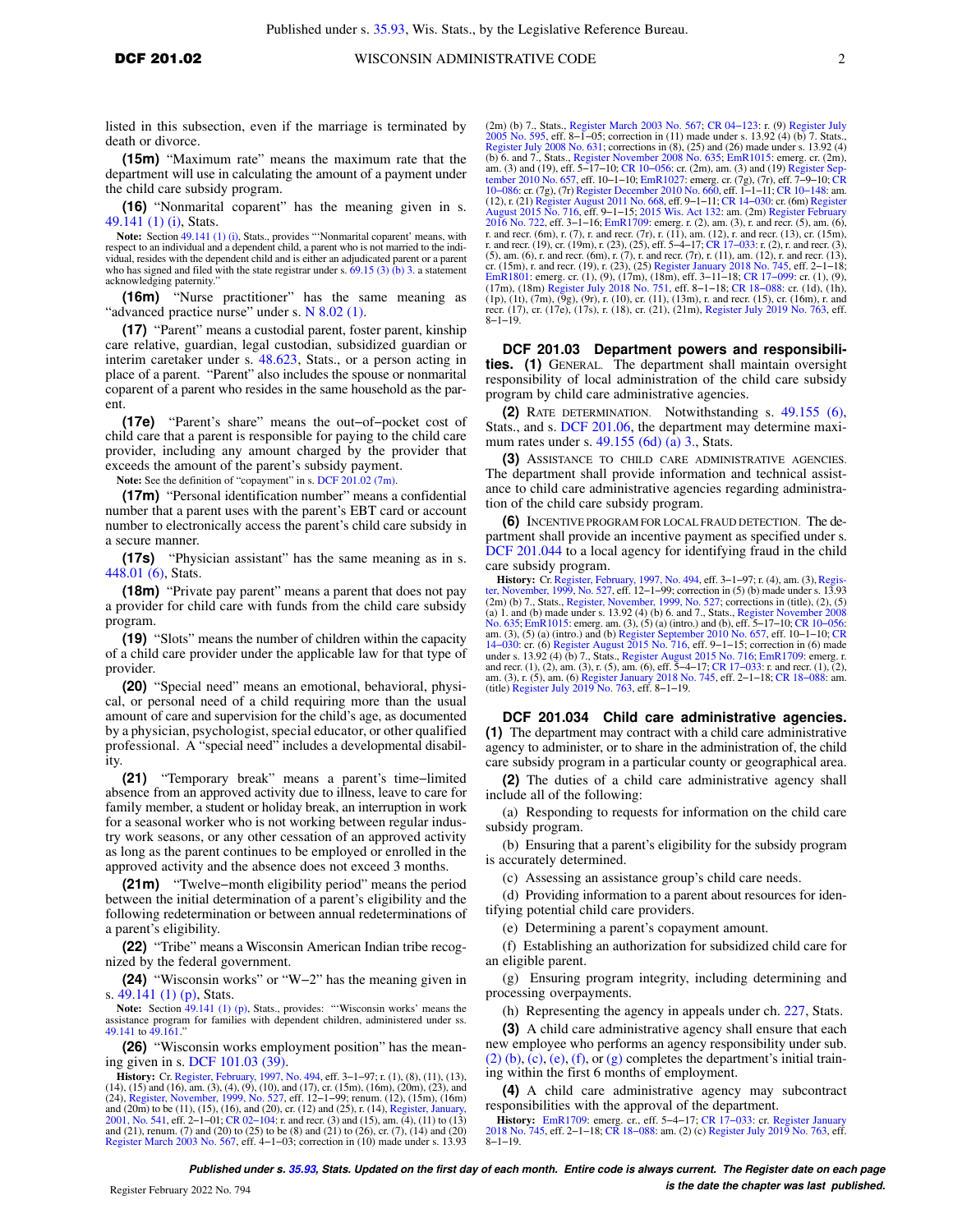**Note:** Section [DCF 101.06](https://docs-preview.legis.wisconsin.gov/document/administrativecode/DCF%20101.06) applies to applications for the Wisconsin Works program. Section [49.141 \(1\) \(p\)](https://docs-preview.legis.wisconsin.gov/document/statutes/49.141(1)(p)), Stats., defines "Wisconsin Works" as "the assistance program for families with dependent children, administered under ss. [49.141](https://docs-preview.legis.wisconsin.gov/document/statutes/49.141) to [49.161](https://docs-preview.legis.wisconsin.gov/document/statutes/49.161), Stats." This rule clarifies that s. [DCF 101.06](https://docs-preview.legis.wisconsin.gov/document/administrativecode/DCF%20101.06) applies only to the time–limited program that provides temporary cash assistance and case management services to low−income parents and pregnant women and not to the child care subsidy program.

**(2)** AGENCY DETERMINATION. A child care administrative agency shall determine a parent's eligibility for the child care subsidy program under s.  $49.155$  (1m), Stats., and this section.

**(2e)** EXCLUSIONS FROM LIMIT ON LIQUID ASSETS. Financial resources that are not cash on hand or funds in checking, savings, money market, or credit union share accounts that can be withdrawn without incurring penalties are excluded from the definition of liquid assets for the purpose of the liquid asset limit under s. [49.155 \(1m\) \(cm\),](https://docs-preview.legis.wisconsin.gov/document/statutes/49.155(1m)(cm)) Stats.

**(2m)** LIMITS ON THE VALUE OF AN ASSISTANCE GROUP'S HOME AND VEHICLES. (a) *Hardship exemptions.* A parent who first applies for the child care subsidy program on or after January 1, 2019, is subject to the asset limits under s.  $49.155$  (1m) (cr), Stats., unless any of the following conditions are met:

1. The parent is the child's foster parent.

2. The parent is a kinship care relative receiving payments under s.  $48.57 \text{ (3m)}$  or  $\text{3n}$ ), Stats., and the child was placed in the kinship care relative's home under a court order.

3. The parent is the child's guardian or interim caretaker under s. [48.623,](https://docs-preview.legis.wisconsin.gov/document/statutes/48.623) Stats.

4. Ownership of an applicable asset is unclear to the child care administrative agency due to a recent death or change in the composition of the assistance group.

5. The assistance group is homeless.

(b) *Agricultural land and buildings excluded from value of home.* 1. In this paragraph, "agricultural land" includes buildings and improvements that are devoted primarily to agricultural use and the land necessary for their location and convenience.

2. In calculating the value of a home owned by the assistance group under s.  $49.155$  (1m) (cr) 1., Stats., the child care administrative agency shall exclude the value of any agricultural land owned by a member of the assistance group.

**(2s)** ADDRESS VERIFICATION. Except when the parent is homeless or is registered with the address confidentiality program under s. [165.68,](https://docs-preview.legis.wisconsin.gov/document/statutes/165.68) Stats., a parent shall submit verification of the parent's place of residence to the child care administrative agency at the parent's eligibility determination and redetermination.

**(3m)** SELF−EMPLOYMENT. (a) *Requirement to file taxes.* Regardless of the amount of a parent's net income, a parent whose approved activity is self−employment shall file personal and business tax returns with the internal revenue service if the parent's gross income from the previous year included income from self− employment.

(b) *Income information to agency.* Except as provided in par. [\(c\) 1.](https://docs-preview.legis.wisconsin.gov/document/administrativecode/DCF%20201.036(3m)(c)1.), a parent is eligible for the child care subsidy program when the parent's approved activity is self−employment only if the parent submits copies of the parent's most recent personal and business tax returns to the child care administrative agency with the parent's initial request for assistance and at each annual eligibility redetermination.

(c) *Self−employment income reports.* 1. Prior to a parent filing a business tax return with the internal revenue service, the parent shall submit documentation of the parent's actual or anticipated business income and expenses to the child care administrative agency on a form prescribed by the department at the times specified in par. [\(b\).](https://docs-preview.legis.wisconsin.gov/document/administrativecode/DCF%20201.036(3m)(b)) This subdivision only applies prior to the parent's first deadline for filing a business tax return under par. [\(a\)](https://docs-preview.legis.wisconsin.gov/document/administrativecode/DCF%20201.036(3m)(a)), including any extension granted by the internal revenue service.

2. If a parent alleges that the business tax return required under par. [\(b\)](https://docs-preview.legis.wisconsin.gov/document/administrativecode/DCF%20201.036(3m)(b)) is not representative of the parent's business income and expenses in the current tax year, the parent may submit documentation of business income and expenses subsequent to the information in the tax return on a form prescribed by the department, in addition to the tax returns required under par. [\(b\).](https://docs-preview.legis.wisconsin.gov/document/administrativecode/DCF%20201.036(3m)(b)) The child care administrative agency shall review the documentation and use the more recent information for eligibility and authorizations if it determines there has been a significant change in the parent's business income and expenses.

**Note:** Form F−001007, *Self−Employment Income Report*, is available on the Department of Health Services website at [https://www.dhs.wisconsin.gov/forms/](https://www.dhs.wisconsin.gov/forms/f0/f00107.pdf) [f0/f00107.pdf.](https://www.dhs.wisconsin.gov/forms/f0/f00107.pdf)

(d) *Additional verification.* 1. A child care administrative agency may require a parent to provide additional verification of the parent's business income and expenses within 7 days if the agency believes the documentation provided under par.  $(b)$  or  $(c)$ is questionable or may be falsified.

2. The child care administrative agency shall determine that the parent's self−employment is not an approved activity if the parent does not submit the additional verification requested by the agency within 7 days or the information provided by the parent does not resolve the agency's questions.

(e) *Income threshold for ongoing business.* A child care administrative agency shall determine that a parent's self− employment is a hobby and not an approved activity if the parent does not have an annual net business income of at least \$400 when the maximum numbers of hours in the parent's authorization is determined under s. [DCF 201.039 \(8m\) \(b\).](https://docs-preview.legis.wisconsin.gov/document/administrativecode/DCF%20201.039(8m)(b))

**(4)** ANNUAL REDETERMINATION OF ELIGIBILITY. A child care administrative agency shall redetermine a parent's eligibility in the 11th or 12th month following the initial determination of the parent's eligibility or the most recent annual redetermination of the parent's eligibility.

**(5)** ELIGIBILITY TERMINATION. During a parent's 12−month eligibility period, the child care administrative agency shall terminate a parent's eligibility if any of the following conditions are met:

(a) The gross income of the assistance group exceeds 85 percent of the state median income for a household of the same size.

(b) All of the following conditions are met:

1. The parent is not participating in an approved activity.

2. The parent is not taking a temporary break from an approved activity.

3. The parent is not in an approved activity search period.

(c) The child care administrative agency or the department determines that the parent committed an intentional program violation that invalidates a prior determination of the parent's eligibility.

(d) The parent is required to cooperate with efforts directed at establishing paternity and obtaining support payments or any other payments or property to which that parent and any minor child of that parent may have rights or for which that parent may be responsible under s. [49.145 \(2\) \(f\),](https://docs-preview.legis.wisconsin.gov/document/statutes/49.145(2)(f)) Stats., and has failed to cooperate with these requirements without good cause under ch. [DCF 102](https://docs-preview.legis.wisconsin.gov/document/administrativecode/ch.%20DCF%20102).

(e) The child or the parent identified in the automation system used in determining eligibility for the child care subsidy program moves out of the state.

**History:** [EmR1709](https://docs-preview.legis.wisconsin.gov/document/emergencyrules/EmR1709): emerg. cr., eff. 5–4–17; CR 17–033: cr. [Register January](https://docs-preview.legis.wisconsin.gov/document/register/745/B/toc)<br>[2018 No. 745,](https://docs-preview.legis.wisconsin.gov/document/register/745/B/toc) eff. 2–1–18; CR 18–088: am. (2), cr. (2e), (2m), (2s), r. (3), r. and recr.<br>(4), cr. (5) [Register July 2019 No. 763,](https://docs-preview.legis.wisconsin.gov/document/register/763/B/toc) eff. 8–1–19; E 3−28−21; [CR 21−052:](https://docs-preview.legis.wisconsin.gov/document/cr/2021/52) cr. (3m) [Register December 2021 No. 792](https://docs-preview.legis.wisconsin.gov/document/register/792/B/toc), eff. 1−1−22.

**DCF 201.037 Reporting requirements. (1)** REPORT WITHIN 10 DAYS. A parent shall notify the child care administrative agency within 10 calendar days after the date of any of the following: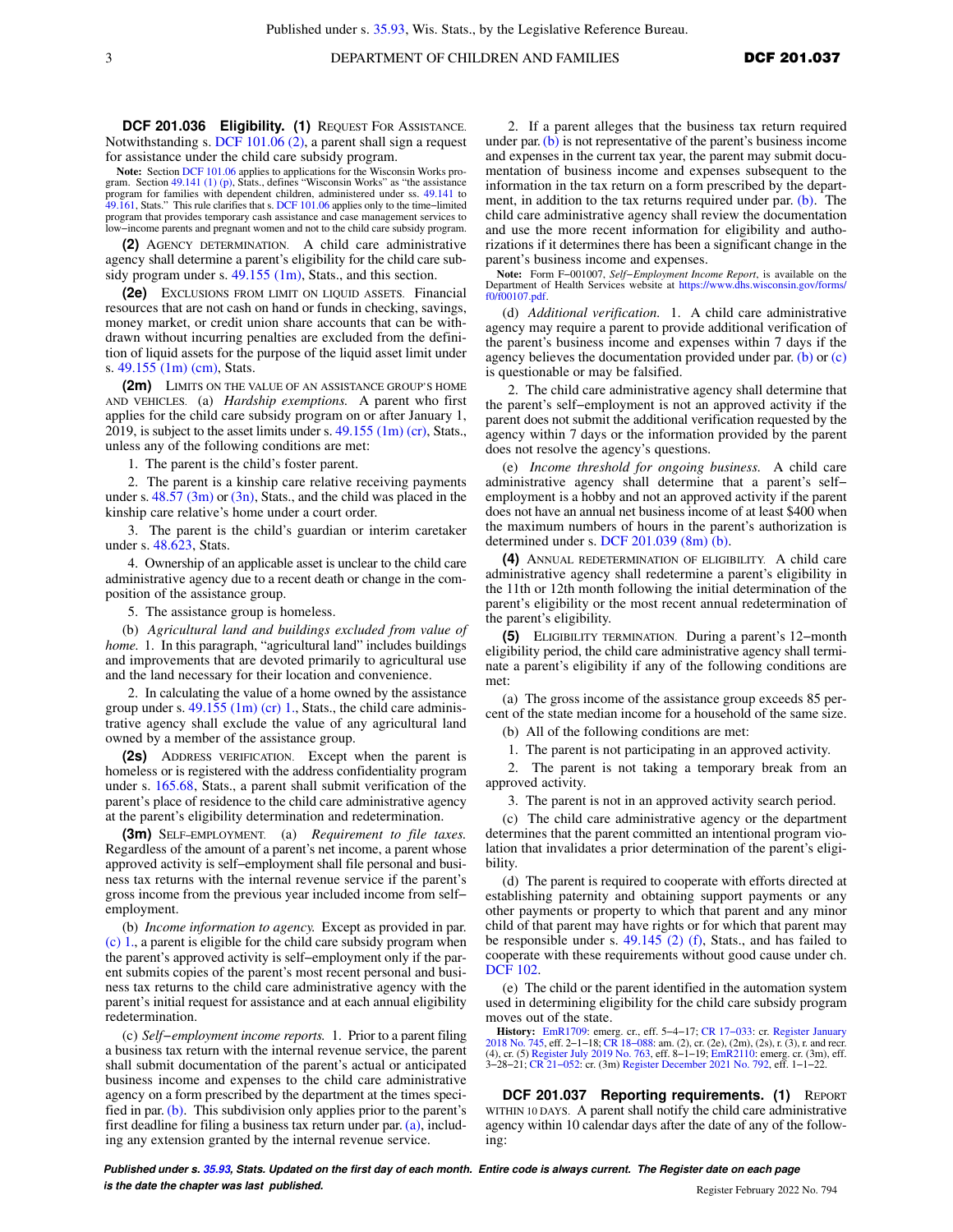(a) The assistance group receives the first payment that includes an increase in the gross income of the assistance group if any of the following conditions are met:

1. The gross income of the assistance group is at or below 185 percent of the federal poverty level, and the assistance group's gross income increases by \$250 or more per month.

2. The gross income of the assistance group exceeded 185 percent of the federal poverty level at the parent's last eligibility redetermination and exceeds a dollar amount that will increase the assistance group's gross income above the next 5 percent increment of the federal poverty level.

(b) The parent is no longer employed or enrolled in an approved activity.

(c) The parent is taking a temporary break that is expected to be longer than a calendar month but not more than 3 months.

(d) The child has not been in attendance at child care by the authorized provider within the previous 20 calendar days.

(e) The number of days or hours that the assistance group needs child care has changed from what was previously provided to the child care administrative agency.

(f) The parent is participating in a different approved activity.

(g) The child care provider charges the parent a reduced price.

(h) A member of the assistance group gets married or divorced.

(i) The composition of the assistance group changes.

(j) The address or place of residence of the assistance group changes, including a change that is only temporary.

(k) The child or the parent identified in the automation system for determining eligibility for the child care subsidy program moves out of the state.

**(2)** NEW PROVIDER. A parent shall notify the child care administrative agency of the parent's intent to change child care providers as specified under s. [DCF 201.039 \(12\).](https://docs-preview.legis.wisconsin.gov/document/administrativecode/DCF%20201.039(12))

**History:** [CR 18−088:](https://docs-preview.legis.wisconsin.gov/document/cr/2018/88) cr. [Register July 2019 No. 763,](https://docs-preview.legis.wisconsin.gov/document/register/763/B/toc) eff. 8−1−19.

**DCF 201.038 Child care providers. (1)** PROVIDER REQUIREMENTS. A child care administrative agency may authorize payment for child care services provided by a child care provider who meets all of the following conditions:

(a) *Regulated child care.* The child care provider is any of the following:

1. 'Licensed.' A child care center licensed by the department under s. [48.65](https://docs-preview.legis.wisconsin.gov/document/statutes/48.65), Stats., and ch. [DCF 250](https://docs-preview.legis.wisconsin.gov/document/administrativecode/ch.%20DCF%20250) or [251,](https://docs-preview.legis.wisconsin.gov/document/administrativecode/ch.%20DCF%20251) or a day camp licensed by the department under s. [48.65](https://docs-preview.legis.wisconsin.gov/document/statutes/48.65), Stats., and ch. [DCF](https://docs-preview.legis.wisconsin.gov/document/administrativecode/ch.%20DCF%20252) [252](https://docs-preview.legis.wisconsin.gov/document/administrativecode/ch.%20DCF%20252).

2. 'Certified.' A child care provider certified by a certification agency under s. [48.651,](https://docs-preview.legis.wisconsin.gov/document/statutes/48.651) Stats., and ch. [DCF 202](https://docs-preview.legis.wisconsin.gov/document/administrativecode/ch.%20DCF%20202). For purposes of this paragraph, a child care administrative agency may consider a provider to be certified beginning on the date the provider's application for certification was received by the certification agency.

3. 'School board.' A child care program established or contracted for by a school board under s. [120.13 \(14\)](https://docs-preview.legis.wisconsin.gov/document/statutes/120.13(14)), Stats.

4. 'Out−of−state provider.' A child care provider licensed or regulated in Illinois, Minnesota, Iowa, or Michigan.

(b) *Quality rating system.* The child care provider is any of the following:

1. A child care provider that is participating in the depart-ment's quality rating system under ss. [48.659](https://docs-preview.legis.wisconsin.gov/document/statutes/48.659) and [49.155 \(6\) \(e\),](https://docs-preview.legis.wisconsin.gov/document/statutes/49.155(6)(e)) Stats., who has received a 2−star rating or above or whose quality rating is pending.

2. An in–home provider or an out–of–state provider that has a signed child care subsidy participation contract in effect.

**Note:** For information on the department's quality rating system or a Wisconsin Shares participation contract, contact the local Youngstar office. Contact information is available at <https://dcf.wisconsin.gov/youngstar/program/localoffice>.

(c) *Fingerprint background check.* The provider is in compliance with the requirements in s. 48.685 (2) (a), Stats.

**Note:** Section 48.685 (2) (a), Stats., has been repealed.

**(2)** ELECTRONIC FUND TRANSFER. A provider shall complete the procedures necessary to receive payments by electronic fund transfer.

**(3)** PARENTAL CHOICE. A parent may choose any child care provider that meets the conditions in sub. [\(1\)](https://docs-preview.legis.wisconsin.gov/document/administrativecode/DCF%20201.038(1)).

**(4)** PRICE AND RATE. A parent may choose a child care provider with a child care price that is higher than the applicable maximum rate and pay the difference between the provider's child care price and the applicable maximum rate under s. [DCF 201.06](https://docs-preview.legis.wisconsin.gov/document/administrativecode/DCF%20201.06) in addition to any required copayment.

**(5)** WRITTEN PAYMENT AGREEMENT. (a) A provider shall enter into a written payment agreement with each parent that receives a child care subsidy for child care by the provider.

(b) The written payment agreement between a provider and parent shall include all of the following:

1. The provider's monthly or weekly child care price.

2. The provider's days and hours of operation.

3. Any discounts or scholarships that are available to parents, and any discounts or scholarships that the parent is receiving.

4. The parent's payment schedule.

5. The provider's anticipated closure dates.

6. Payment expectations for the child's anticipated and unanticipated absences and the provider's closure dates.

7. Parent procedures for termination of a child's enrollment.

8. Provider procedures for termination of a child's enrollment.

(c) A provider shall retain a copy of each current written payment agreement at the location where child care is provided.

(d) A provider shall retain a copy of an expired written payment agreement for at least 3 years after the child's last day of attendance. The agreement shall be kept at a location where it can be made available to the department within 24 hours.

**Note:** DCF−F−5224, *Provider/Parent Child Care Payment Agreement*, is a voluntary form that a provider may use to comply with this subsection.

**(6)** NONDISCRIMINATION. A provider may not charge a parent that receives a child care subsidy a higher child care price than a private pay parent is charged for a similar amount of child care, unless the difference is due to the children being in different age ranges under s. [DCF 201.06 \(1\) \(b\)](https://docs-preview.legis.wisconsin.gov/document/administrativecode/DCF%20201.06(1)(b)) or a child's special needs under s. [DCF 201.06 \(7\).](https://docs-preview.legis.wisconsin.gov/document/administrativecode/DCF%20201.06(7))

**(7)** CONFIDENTIALITY. A provider may not do any of the following:

(a) Require a parent to disclose the balance in the parent's child care subsidy account.

(b) Require a parent to provide the parents EBT card, account number, or personal identification number to the provider.

(c) Possess a photocopy, photo, or other image of a parent's EBT card.

(d) Possess a parent's subsidy account number or personal identification number.

**(8)** INACTIVE ASSISTANCE GROUP. A child care provider shall notify the local child care administrative agency if the child of a parent who receives a child care subsidy has not attended within the previous 30 days.

**History:** [EmR1709](https://docs-preview.legis.wisconsin.gov/document/emergencyrules/EmR1709): emerg. cr., eff. 5–4–17; CR 17–033: cr. [Register January](https://docs-preview.legis.wisconsin.gov/document/register/745/B/toc)<br>[2018 No. 745](https://docs-preview.legis.wisconsin.gov/document/register/745/B/toc), eff. 2–1–18; [EmR1801:](https://docs-preview.legis.wisconsin.gov/document/emergencyrules/EmR1801) emerg. cr. (5) to (8), eff. 3–11–18; CR 17–099:<br>cr. (5) to (8) [Register July 2018 No. 751](https://docs-preview.legis.wisconsin.gov/document/register/751/B/toc), eff. 8–1–18; corr [July 2018 No. 751;](https://docs-preview.legis.wisconsin.gov/document/register/751/B/toc) [CR 18−088](https://docs-preview.legis.wisconsin.gov/document/cr/2018/88): am. (8) (title) [Register July 2019 No. 763,](https://docs-preview.legis.wisconsin.gov/document/register/763/B/toc) eff. 8−1−19; correction in (1) (c) made under s. [13.92 \(4\) \(b\) 7.](https://docs-preview.legis.wisconsin.gov/document/statutes/13.92(4)(b)7.), Stats., [Register March](https://docs-preview.legis.wisconsin.gov/document/register/771/B/toc) [2020 No. 771.](https://docs-preview.legis.wisconsin.gov/document/register/771/B/toc)

DCF 201.039 Authorizations. (1) ASSESSMENT OF CHILD CARE NEEDS. (a) *Eligibility determination and redeterminations.* Following a parent's initial eligibility determination and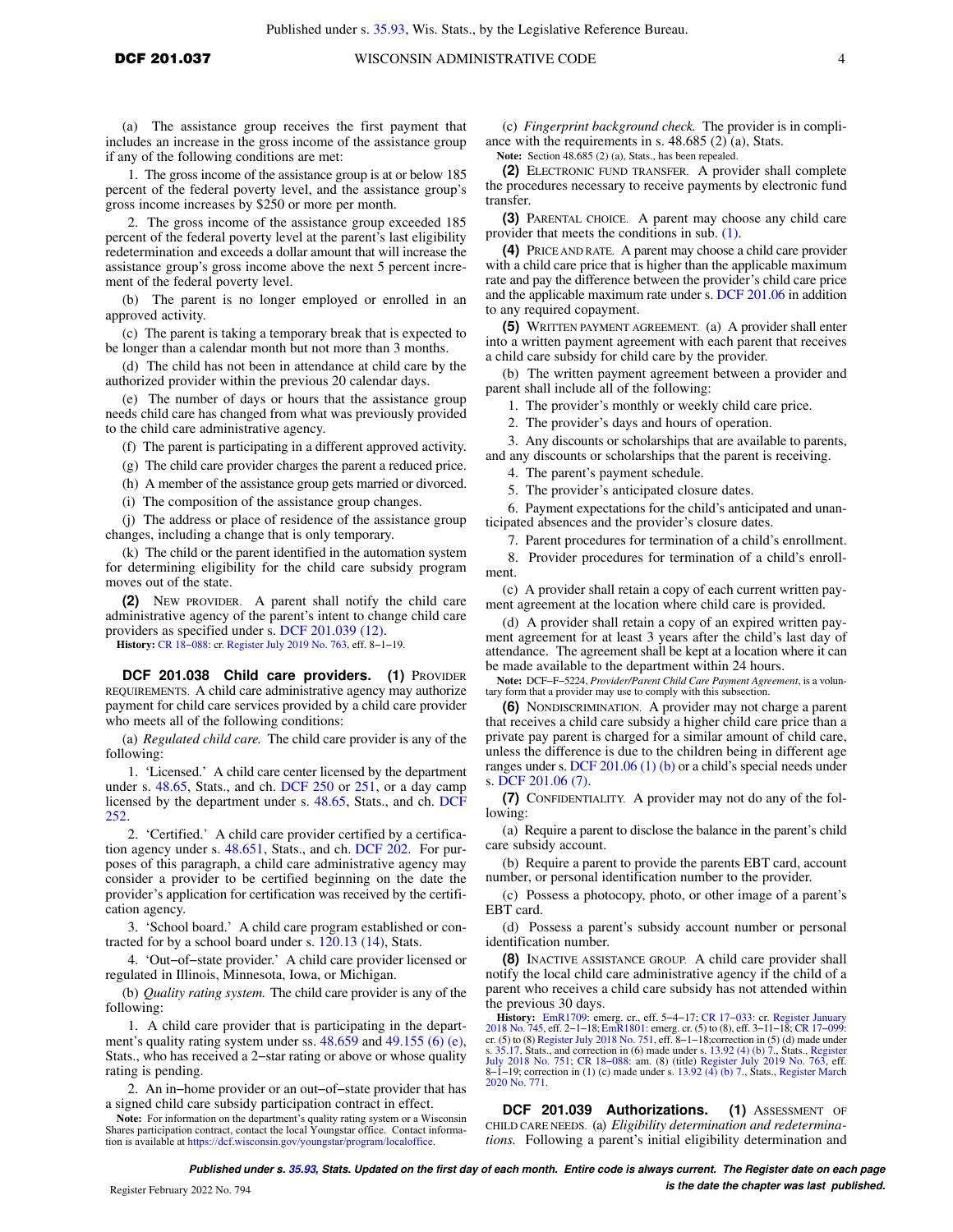annual redeterminations, the child care administrative agency shall do all of the following:

1. Assess the assistance group's child care needs and determine the number of hours of child care for which the parent may receive a subsidy.

2. Issue a new authorization based on the assessment.

(b) *Duration of authorizations.* When a child care administrative agency issues a new authorization or the agency extends an existing authorization, the end date of the authorization shall be the earlier of the following:

1. The date of an expected change that may affect the assistance group's child care needs during the parent's 12−month eligibility period.

2. The parent's next annual eligibility redetermination under s. [DCF 201.036 \(4\).](https://docs-preview.legis.wisconsin.gov/document/administrativecode/DCF%20201.036(4))

(c) *Required new assessment and authorization during a parent's 12−month eligibility period.* During a parent's 12−month eligibility period, the child care administrative agency shall assess an assistance group's child care needs and issue a new authorization based on the assessment at all of the following times:

1. When a 2nd parent or a minor who is the biological parent of the child becomes a member of the assistance group.

2. When the parent requests an authorization and one calendar month or more has passed since the parent's previous authorization ended.

3. When the assistance group's child care needs no longer align with the child care provider's hours of operation.

4. When the parent changes child care providers.

5. When the school year begins for a school−aged child.

6. When a parent has reached the 24th month of the education time limit under s.  $49.155$  (1m) (a) 4. or [5.](https://docs-preview.legis.wisconsin.gov/document/statutes/49.155(1m)(a)5.), Stats.

**(2)** PARENT. A parent shall inform the child care administrative agency of all of the following:

(a) The child care provider that will care for the child.

(b) The specific dates and times of the parent's schedule of approved activities under s. [49.155 \(1m\) \(a\),](https://docs-preview.legis.wisconsin.gov/document/statutes/49.155(1m)(a)) Stats.

(c) Any other information requested by the agency regarding the assistance group's child care needs.

**(2g)** CONTINUITY OF CARE. (a) A child care administrative agency shall take into consideration child learning and development and shall promote continuity of care when authorizing hours of child care. The child care administrative agency is not required to limit authorized hours based on a parent's schedule of approved activities or the number of hours the parent spends in those activities.

(b) During a parent's 12−month eligibility period, the child care administrative agency shall allow a parent to continue under the parent's most recent authorization, extend the parent's most recent authorization, or offer the parent an authorization for up to the same number of hours as the parent's previous authorization when any of the following changes begin:

1. The parent is continuing to participate in an approved activity, but the number of hours that the assistance group needs child care is decreasing.

2. The parent is beginning a temporary break.

3. The parent is beginning an approved activity search period.

(c) A parent may not consecutively take a temporary break of 3 months and continue eligibility for an approved activity search period of 3 months.

(d) A parent that ceases participation in any approved activity during a temporary break may continue eligibility for the remainder of the 3−month temporary break period.

**(2r)** EXCESSIVE UNEXPLAINED ABSENCES. (a) If a child care provider notifies the child care administrative agency that a child has not attended child care within the previous 30 calendar days and the child's parent has not provided an explanation to the child care provider, the child care administrative agency shall make multiple attempts to contact the parent to determine if the assistance group's need for child care has changed.

(b) The child care administrative agency shall terminate the parent's authorization if the agency's efforts at contacting the parent are unsuccessful.

**(3)** LICENSED PROVIDER PRICES. A child care administrative agency may refuse to authorize payment for child care services by a child care provider licensed under s. [48.65,](https://docs-preview.legis.wisconsin.gov/document/statutes/48.65) Stats., if the provider refuses to submit documentation of the provider's child care prices in response to an agency request.

**(4)** ASSISTANCE GROUP WITH MORE THAN ONE PARENT. (a) In an assistance group with more than one parent, each parent shall meet the eligibility criteria in s. [49.155 \(1m\),](https://docs-preview.legis.wisconsin.gov/document/statutes/49.155(1m)) Stats., and s. [DCF](https://docs-preview.legis.wisconsin.gov/document/administrativecode/DCF%20201.036) [201.036,](https://docs-preview.legis.wisconsin.gov/document/administrativecode/DCF%20201.036) unless the child care administrative agency verifies that a parent has a disability or health condition that makes that parent unable to participate in an approved activity and unable to provide the child care necessary for another parent to participate in an approved activity. The agency shall require the parent to provide documentation of the disability or health condition from a doctor, physician assistant, nurse practitioner, psychiatrist, or psychologist.

(b) When assessing an assistance group's child care needs, the child care administrative agency shall also consider the availability of a minor in the assistance group who is the biological parent of the child, unless the child care administrative agency verifies that the minor is unable to provide the necessary child care under par. [\(a\).](https://docs-preview.legis.wisconsin.gov/document/administrativecode/DCF%20201.039(4)(a))

**(5)** CARE PROVIDED IN A CHILD'S HOME. A child care administrative agency may authorize payment for child care services in a child's home only if the child care provider is certified under s. [48.651](https://docs-preview.legis.wisconsin.gov/document/statutes/48.651), Stats., and any of the following apply:

(a) Care is provided to 3 or more children from the same assistance group.

(b) Other licensed or certified care is not available within a reasonable geographic area.

(c) Other licensed or certified care is not available during the hours when child care is needed, such as during second or third shift or weekend hours.

(d) The child has a special need and child care is best provided in the child's home.

**(6)** NO PARENTS OR HOUSEHOLD MEMBERS. A child care administrative agency may not authorize payment for child care services by a provider who is a parent of the child or who resides with the child.

**(7)** AUTHORIZATION CRITERIA FOR A CHILD CARE PROVIDER'S CHILD. (a) The department or a child care administrative agency may authorize payment for the care of a child whose parent is a child care provider only if the care will be provided by another child care provider and any of the following apply:

1. The care will allow the parent to participate in an approved activity under s.  $49.155$  (1m) (a), Stats., other than an activity related to child care.

2. The department or agency determines that assistance is appropriate because the child has a special need.

3. The parent is the child's foster parent.

4. The parent is the child's guardian or interim caretaker and is receiving subsidized guardianship payments under s. [48.623,](https://docs-preview.legis.wisconsin.gov/document/statutes/48.623) Stats., for the care and maintenance of the child.

5. The parent is a kinship care relative receiving payments under s.  $48.57$  (3m) or [\(3n\),](https://docs-preview.legis.wisconsin.gov/document/statutes/48.57(3n)) Stats., and the child has been placed with the kinship care relative under a court order.

6. Both of the following apply:

a. The child's biological parent is a dependent minor child under the age of 19 who attends high school or participates in a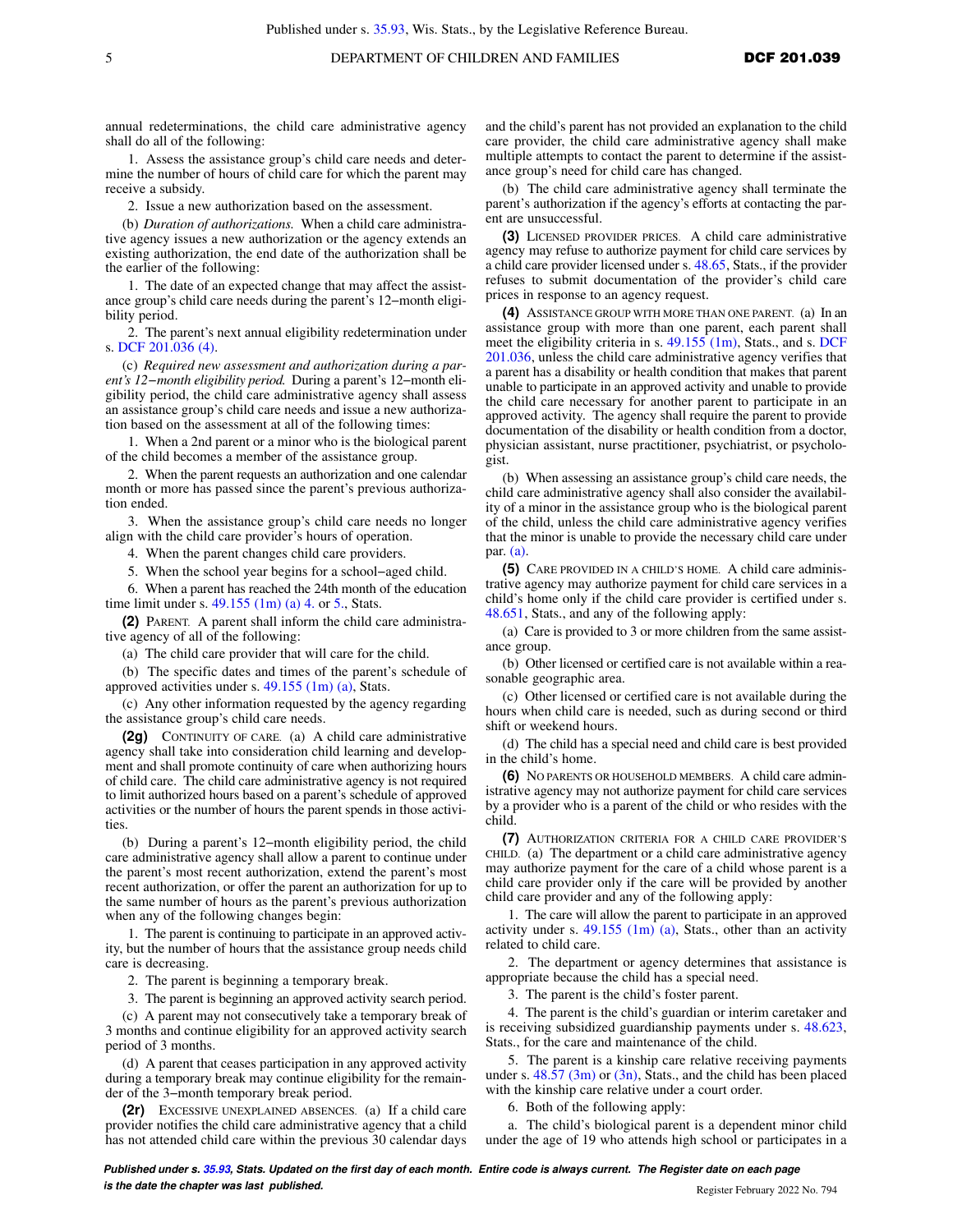course of study meeting the standards established by the state superintendent of public instruction for the granting of a declaration of equivalency of high school graduation.

b. The dependent minor parent and the child reside with a person who is considered the child's parent for the purposes of this chapter and who may be the dependent minor parent's custodial parent, kinship care relative, foster parent, or guardian or interim caretaker receiving a payment under s. [48.623,](https://docs-preview.legis.wisconsin.gov/document/statutes/48.623) Stats., for the care and maintenance of the dependent minor parent.

(b) If a parent who is a child care provider submits documentation of circumstances that meet the conditions of this subsection, the child care administrative agency shall consider the documentation to be an application for a waiver under s.  $49.155$  (3m) (d) [3.,](https://docs-preview.legis.wisconsin.gov/document/statutes/49.155(3m)(d)3.) Stats.

**(8)** EMPLOYEE OF CERTIFIED PROVIDER. A child care administrative agency may not authorize payment for child care services by a provider certified under s. [48.651,](https://docs-preview.legis.wisconsin.gov/document/statutes/48.651) Stats., if the child's parent or a person who resides with the child is employed by the provider at the same location.

**(8m)** AUTHORIZATIONS FOR A PARENT WHO IS SELF−EMPLOYED. (a) *New business.* 1. For purposes of this subsection, a child care administrative agency shall consider a parent's self−employment to be a new business for the 24 months following the date that the parent reports beginning the business, except as provided in subd. [4.](https://docs-preview.legis.wisconsin.gov/document/administrativecode/DCF%20201.039(8m)(a)4.) The child care administrative agency may consider a parent's self−employment to be a new business until the parent's eligibility redetermination following the end of this 24−month period.

2. Notwithstanding subd. [1.,](https://docs-preview.legis.wisconsin.gov/document/administrativecode/DCF%20201.039(8m)(a)1.) if a parent switches to a different type of self−employment during the time period specified in subd. [1.,](https://docs-preview.legis.wisconsin.gov/document/administrativecode/DCF%20201.039(8m)(a)1.) the child care administrative agency shall consider the parent's subsequent type of self−employment to be a new business only until the end of the time period for the initial business.

3. While a parent's self−employment is a new business for purposes of this subsection, the child care administrative agency may authorize payment for the number of hours of child care that the parent states is needed, up to a maximum of 50 hours per week.

4. After the end of the time period specified in subd. [1.](https://docs-preview.legis.wisconsin.gov/document/administrativecode/DCF%20201.039(8m)(a)1.) or [2.,](https://docs-preview.legis.wisconsin.gov/document/administrativecode/DCF%20201.039(8m)(a)2.) the child care administrative agency shall determine the maximum number of hours of child care that may be authorized for a parent who begins a new type of self–employment under par. [\(b\).](https://docs-preview.legis.wisconsin.gov/document/administrativecode/DCF%20201.039(8m)(b))

(b) *Ongoing business.* 1. If a parent's self−employment is not considered a new business under par. [\(a\)](https://docs-preview.legis.wisconsin.gov/document/administrativecode/DCF%20201.039(8m)(a)), the child care administrative agency shall determine the maximum number of hours of child care that may be authorized for the parent per week as follows:

a. Calculate the parent's average monthly gross income from self−employment based on the parent's annual gross business income as reported to the internal revenue service.

b. Divide the parent's average monthly gross income from self–employment by the higher of the hourly minimum wage under state or federal law and divide that amount by 4.3 weeks.

2. After determining the maximum number of the hours that may be authorized, the child care administrative agency shall assess the assistance group's child care needs under sub. [\(1\)](https://docs-preview.legis.wisconsin.gov/document/administrativecode/DCF%20201.039(1)).

**(9)** MAXIMUM HOURS PER DAY. (a) A child care administrative agency shall authorize no more than 12 hours of child care per day per child, unless the child's parent provides written documentation of work or transportation requirements that exceed 12 hours in a day.

(b) A child care administrative agency may authorize more than 12 hours, but not more than 16 hours, of child care per day for a child whose parent has provided written documentation of work or transportation requirements that exceed 12 hours in a day.

**(10)** AUTHORIZATION NOTICE. (a) After a parent has provided all of the information required under sub. [\(2\)](https://docs-preview.legis.wisconsin.gov/document/administrativecode/DCF%20201.039(2)) and the child care administrative agency has completed the assessment of the assistance group's child care needs, the agency shall issue a written authorization notice to the parent approving payment for child care through the subsidy program based on the specific provisions in the notice.

(b) An authorization notice shall specify the child who will receive the care, the child care provider, the location where the child care will be provided, the time period in which the child care will be provided, the number of hours of child care authorized per month, and the maximum subsidy payment amount per month.

**(10m)** DECLARATION OF DISASTER. An authorization issued for child care for a specific provider at a specific location may remain effective at another provider that meets the conditions under s. [DCF 201.038 \(1\)](https://docs-preview.legis.wisconsin.gov/document/administrativecode/DCF%20201.038(1)) if the location identified in the authorization is within an area covered by a declaration of a state of emergency by the governor under s. [323.10](https://docs-preview.legis.wisconsin.gov/document/statutes/323.10), Stats., and is temporarily closed due to the state of emergency.

**(11)** BACKDATED START DATE. (a) *Authorization within 30 days after request for assistance or redetermination.* 1. If an agency determines that a parent is eligible for the child care subsidy program and the parent submits the information required under sub. [\(2\)](https://docs-preview.legis.wisconsin.gov/document/administrativecode/DCF%20201.039(2)) to the agency within 30 days after the date that the parent submitted a request for assistance or the date of the parent's eligibility redetermination, the agency may authorize payment beginning on the date that all of the following conditions are met:

a. The parent has submitted a request for assistance or has completed the annual redetermination of eligibility for the child care subsidy program.

b. The child is receiving child care services from a child care provider.

c. The provider is in compliance with the requirements of s. [DCF 201.038 \(1\)](https://docs-preview.legis.wisconsin.gov/document/administrativecode/DCF%20201.038(1)).

2. Notwithstanding subd. [1.,](https://docs-preview.legis.wisconsin.gov/document/administrativecode/DCF%20201.039(11)(a)1.) if an agency determines that a parent is eligible for the subsidy program under s. [49.155 \(1m\),](https://docs-preview.legis.wisconsin.gov/document/statutes/49.155(1m)) Stats., and the parent submits the information required under sub. [\(2\)](https://docs-preview.legis.wisconsin.gov/document/administrativecode/DCF%20201.039(2)) to the agency within 30 days after the date that the parent submitted a request for assistance or the date the parent completed the eligibility redetermination, the agency may authorize payment beginning on the later of the date of child placement or the first day of the month in which the parent submitted the request for assistance or the first day of the month of the parent's eligibility redetermination if all of the following conditions are met:

a. The parent is a kinship care relative receiving payments under s.  $48.57 \, (3m)$ , Stats., and is providing care and maintenance for the child who is placed in the kinship care relative's home pursuant to a court order.

b. The requirements in subd. [1. a.](https://docs-preview.legis.wisconsin.gov/document/administrativecode/DCF%20201.039(11)(a)1.a.) to [c.](https://docs-preview.legis.wisconsin.gov/document/administrativecode/DCF%20201.039(11)(a)1.c.) are met on or before the last day of the month.

(b) *Authorization more than 30 days after request for assistance or redetermination.* If an agency determines that a parent is eligible for the subsidy program under s. [49.155 \(1m\)](https://docs-preview.legis.wisconsin.gov/document/statutes/49.155(1m)), Stats., and the parent submits the information required under sub. [\(2\)](https://docs-preview.legis.wisconsin.gov/document/administrativecode/DCF%20201.039(2)) to the agency more than 30 days after the date that the parent submitted a request for assistance or the date the parent completed the eligibility redetermination, the agency may authorize payment for child care services beginning the first day of the month in which the parent submits the information required under sub. [\(2\)](https://docs-preview.legis.wisconsin.gov/document/administrativecode/DCF%20201.039(2)) if all of the conditions in par.  $(a)$  1. a. to [c.](https://docs-preview.legis.wisconsin.gov/document/administrativecode/DCF%20201.039(11)(a)1.c.) are met.

**(12)** NEW CHILD CARE PROVIDER EFFECTIVE FOLLOWING MONTH. If a parent receiving assistance under the child care subsidy program notifies the child care administrative agency of the parent's intent to obtain child care services from a different child care provider, the agency may authorize payment for child care by the new provider that is effective the first day of the following month if the parent notifies the agency prior to the end of business hours on the last business day of a month.

**(13)** NEW PROVIDER EFFECTIVE IN CURRENT MONTH DUE TO HARDSHIP. If a parent receiving assistance under the child care subsidy program notifies the child care administrative agency of the parent's intent to obtain child care services from a different child

**Published under s. [35.93,](https://docs-preview.legis.wisconsin.gov/document/statutes/35.93) Stats. Updated on the first day of each month. Entire code is always current. The Register date on each page is the date the chapter was last published.** Register February 2022 No. 794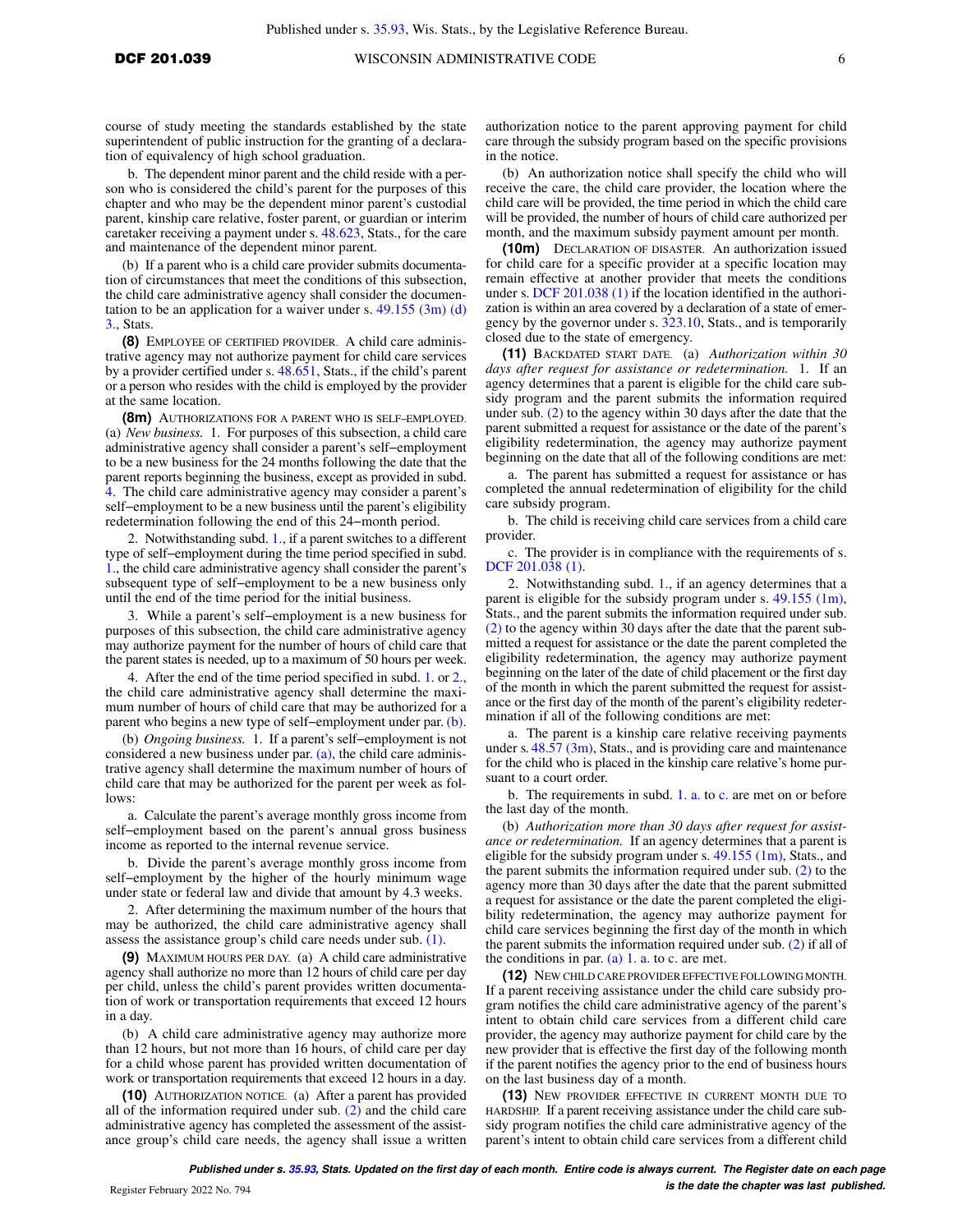care provider, the agency may authorize payment for child care by the new provider that is effective in the current month if the conditions in pars. [\(a\)](https://docs-preview.legis.wisconsin.gov/document/administrativecode/DCF%20201.039(13)(a)) and [\(b\)](https://docs-preview.legis.wisconsin.gov/document/administrativecode/DCF%20201.039(13)(b)) are met, as follows:

(a) The assistance group is experiencing circumstances that create an unforeseen hardship for the child to continue to attend the authorized provider for the remainder of the month due to any of the following:

1. Travel to the authorized provider has become unreasonable due to any of the following:

a. The assistance group relocated to escape domestic abuse.

b. The assistance group was evicted from their home.

c. The assistance group was formerly homeless and has moved into stable housing.

d. The location of the parent's approved activity suddenly changed.

2. The authorized provider is unable to meet the assistance group's need for child care after any of the following:

a. The schedule of the parent's approved activity suddenly changed.

b. The death or unexpected departure of a parent.

c. The child is expelled due to behavior issues.

d. The child has a special need that is no longer met by the provider.

e. The child has a medical need that cannot be met by the provider.

3. The authorized provider is no longer available to provide child care services due to any of the following:

a. The provider suddenly stops providing child care services.

b. The provider's regulatory approval has been suspended or revoked.

c. Damage to the provider's facility has created an unsafe environment for children.

d. Regulatory restrictions on the number of children, hours of operation, or provider−to−child ratios.

4. There is alleged abuse or neglect of the child by the provider, and a complaint has been made to the appropriate certification or licensing agency.

5. Continuing to receive child care from the authorized provider threatens the safety of the parent or child.

6. Other circumstances outside the parent's control as approved by the department.

(b) The parent notifies the agency of the applicable circumstances in par. [\(a\)](https://docs-preview.legis.wisconsin.gov/document/administrativecode/DCF%20201.039(13)(a)) within 10 days after the circumstances begin.

**(14)** NEW PROVIDER EFFECTIVE IN CURRENT MONTH FOR SIB-LING. A child care administrative agency may authorize payment for child care by a new provider effective in the current month for the sibling of a child whose circumstances qualify for a hardship authorization under sub.  $(13)$  if the sibling attends the same child care provider.

**History:** [EmR1709:](https://docs-preview.legis.wisconsin.gov/document/emergencyrules/EmR1709) emerg. cr., eff. 5–4–17; CR 17–033: cr. [Register January](https://docs-preview.legis.wisconsin.gov/document/register/745/B/toc)<br>[2018 No. 745](https://docs-preview.legis.wisconsin.gov/document/register/745/B/toc), eff. 2–1–18; correction in numbering (13) (intro.) made under s. [13.92](https://docs-preview.legis.wisconsin.gov/document/statutes/13.92(4)(b)7.)<br>[\(4\) \(b\) 7.,](https://docs-preview.legis.wisconsin.gov/document/statutes/13.92(4)(b)7.) Stats., correction in (13) (a) made under s. 35. [2018 No. 745](https://docs-preview.legis.wisconsin.gov/document/register/745/B/toc); CR 18–088: r. and recr. (1), am. (2) (c), cr. (2g), (2r), r. and recr. (4) (title), renum. (4) to (4) (a) and am., cr. (4) (b), am. (5) (a), (7) (title), r. and recr. (7) (a) 5., am. (7) (a) 6. a., (10) (a), cr. (10m), am. (11) (a) (title), 1. (intro.), a., 2. (intro.), a., (b), (13) (a) (intro.), 1. a., b., c., 2. (intro.) [Register July 2019 No. 763](https://docs-preview.legis.wisconsin.gov/document/register/763/B/toc), eff. 8–1–19;<br>correction in (1) (c) 1. made under s. [35.17,](https://docs-preview.legis.wisconsin.gov/document/statutes/35.17) Stats., [Register July 2019 No. 763](https://docs-preview.legis.wisconsin.gov/document/register/763/B/toc); cor-<br>rection in (1) (b) 2. made under s. 35. [2021 No. 792](https://docs-preview.legis.wisconsin.gov/document/register/792/B/toc), eff. 1−1−22.

**DCF 201.04 Payments and overpayments. (1)** GEN-ERAL. The child care subsidy in a parent's account may only be used to compensate a provider that is in compliance with s. [DCF](https://docs-preview.legis.wisconsin.gov/document/administrativecode/DCF%20201.038(1)) [201.038 \(1\)](https://docs-preview.legis.wisconsin.gov/document/administrativecode/DCF%20201.038(1)) for child care authorized under s. [DCF 201.039](https://docs-preview.legis.wisconsin.gov/document/administrativecode/DCF%20201.039) for the child of a parent eligible under s.  $49.155$  (1m), Stats., and provided within the terms of the provider's regulation and the parent's authorization.

**(2)** PAYMENTS. (a) *Amount.* The amount of a monthly subsidy payment shall be based on the number of hours of child care that an agency authorizes and any of the following that are applicable:

1. For care by a provider licensed under s. [48.65](https://docs-preview.legis.wisconsin.gov/document/statutes/48.65), Stats., the lower of the provider's child care price or the applicable maximum rate under s. [DCF 201.06 \(4\),](https://docs-preview.legis.wisconsin.gov/document/administrativecode/DCF%20201.06(4)) minus any copayment required under s. [DCF 201.08.](https://docs-preview.legis.wisconsin.gov/document/administrativecode/DCF%20201.08)

2. For care by a provider certified under s. [48.651](https://docs-preview.legis.wisconsin.gov/document/statutes/48.651), Stats., the applicable rate under s. [DCF 201.06 \(5\),](https://docs-preview.legis.wisconsin.gov/document/administrativecode/DCF%20201.06(5)) minus any copayment required under s. [DCF 201.08](https://docs-preview.legis.wisconsin.gov/document/administrativecode/DCF%20201.08).

3. For care at a child care program established or contracted for by a school board under s. [120.13 \(14\),](https://docs-preview.legis.wisconsin.gov/document/statutes/120.13(14)) Stats., the applicable rate under s. [DCF 201.06 \(6\),](https://docs-preview.legis.wisconsin.gov/document/administrativecode/DCF%20201.06(6)) minus any copayment required under s. [DCF 201.08.](https://docs-preview.legis.wisconsin.gov/document/administrativecode/DCF%20201.08)

(ag) *Decreases in the subsidy amount during the 12−month eligibility period.* During a parent's 12−month eligibility period, the amount of a child care subsidy payment may not be decreased, unless any of the following conditions are met:

1. The parent voluntarily requests fewer hours of subsidized child care.

2. An assessment of the assistance group's child care needs is required under s. DCF  $201.039(1)(c)$  and the child care administrative agency issues an authorization for fewer hours.

3. The parent agrees to fewer hours of subsidized child care under s. [DCF 201.039 \(2g\) \(b\)](https://docs-preview.legis.wisconsin.gov/document/administrativecode/DCF%20201.039(2g)(b)).

4. The parent's copayment increases due to an increase in the income of the assistance group under s. [DCF 201.08 \(4\) \(b\)](https://docs-preview.legis.wisconsin.gov/document/administrativecode/DCF%20201.08(4)(b)) or [\(c\).](https://docs-preview.legis.wisconsin.gov/document/administrativecode/DCF%20201.08(4)(c))

(ar) *Reduction in provider quality rating.* The reduction of a parent's child care subsidy payment following a reduction in the quality rating of the parent's provider from a 3−star rating under s. [49.155 \(6\) \(e\) 3. c.](https://docs-preview.legis.wisconsin.gov/document/statutes/49.155(6)(e)3.c.), Stats., to a 2–star rating under s. [49.155 \(6\)](https://docs-preview.legis.wisconsin.gov/document/statutes/49.155(6)(e)3.b.) [\(e\) 3. b.](https://docs-preview.legis.wisconsin.gov/document/statutes/49.155(6)(e)3.b.), Stats., may not become effective until the parent's next eligibility redetermination.

(b) *Electronic.* The department may issue all payments by electronic funds transfer.

(c) *Expiration.* A parent's subsidy payment shall expire 90 days after the date that the department issues the payment to the parent.

(d) *Billing and collecting.* A parent's child care provider is responsible for billing and collecting payment for child care services from the parent.

**(3)** INACTIVE ACCOUNT. The department may terminate a parent's authorization and retract all child care subsidy funds in the parent's account if the parent has not paid any of the child care subsidy to the provider within the previous 90 days.

**(4)** INTENTIONAL PROGRAM VIOLATION. A child care administrative agency shall consider a parent's attempt to sell access to the parent's child care subsidy account to an unauthorized person to be an intentional program violation under s. [49.151 \(2\),](https://docs-preview.legis.wisconsin.gov/document/statutes/49.151(2)) Stats.

**(5)** OVERPAYMENT RECOVERY AND PENALTIES. (a) *Parent overpayments.* 1. A child care administrative agency or the department shall take all reasonable steps necessary to recover from a parent funds paid to a child care provider or to that parent when the parent was not eligible for that level of payment under the child care subsidy program and the overpayment benefited the parent by causing the parent to pay less for child care expenses than the parent otherwise would have been required to pay under the requirements of the child care subsidy program. Section [DCF](https://docs-preview.legis.wisconsin.gov/document/administrativecode/DCF%20101.23) [101.23](https://docs-preview.legis.wisconsin.gov/document/administrativecode/DCF%20101.23) shall apply to overpayment collection from a parent under this section.

2. An overpayment shall include excess child care funds paid when there was a change in family eligibility circumstances that was significant enough that it would have resulted in a smaller child care subsidy payment or ineligibility for the child care subsidy program due to any reason, including the following: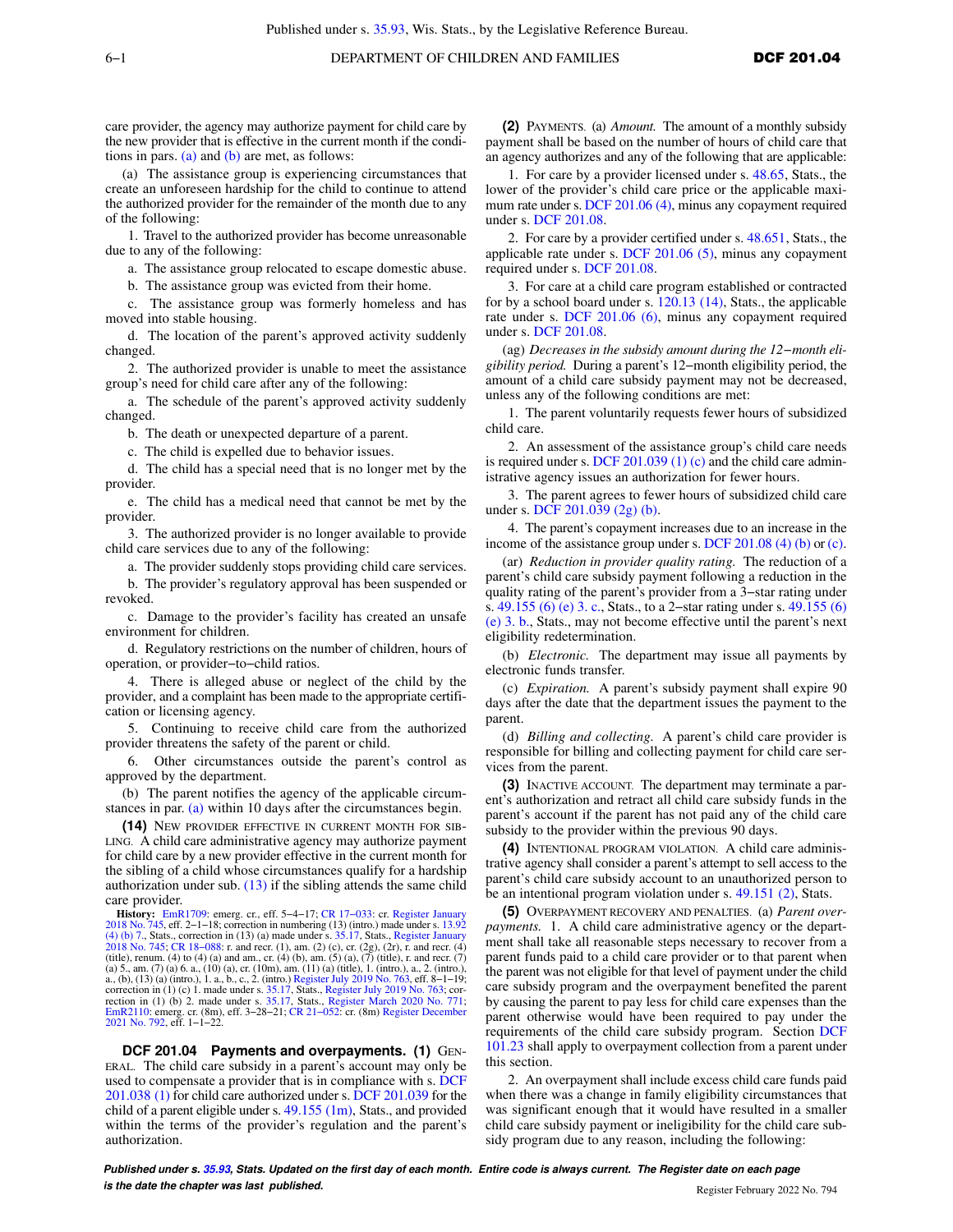a. The parent failed to report a change in circumstances that may affect his or her eligibility within 10 days after the change.

b. The parent was absent from an approved activity under s. [49.155 \(1m\) \(a\)](https://docs-preview.legis.wisconsin.gov/document/statutes/49.155(1m)(a)), Stats., without good cause, while the child was in the care of the provider.

3. The child care administrative agency shall determine good cause under subd. [2. b.](https://docs-preview.legis.wisconsin.gov/document/administrativecode/DCF%20201.04(5)(a)2.b.) if the approved activity is employment. A parent's absence from employment shall be considered good cause if the parent is using employer−approved sick time, personal time, or vacation time and the child is in care for no more than the hours authorized.

(b) *Provider overpayments.* A child care administrative agency or the department shall take all reasonable steps necessary to recoup or recover from a provider any overpayments made for child care services for which the provider was responsible or overpayments caused by administrative error that benefited the provider. A provider shall be responsible for an overpayment if any of the following conditions are met:

2. A provider was paid with child care funds for care provided at a location other than the location for which the authorization for care was issued, except for field trips.

3. A provider was paid with child care funds for care during time when the provider was in violation of the applicable provision regarding limits on the maximum number of children in care or the required provider−to−child ratios for children of various ages in s. [DCF 202.08 \(6\)](https://docs-preview.legis.wisconsin.gov/document/administrativecode/DCF%20202.08(6)), [250.05 \(4\)](https://docs-preview.legis.wisconsin.gov/document/administrativecode/DCF%20250.05(4)), [251.05 \(4\),](https://docs-preview.legis.wisconsin.gov/document/administrativecode/DCF%20251.05(4)) or [252.42 \(3\).](https://docs-preview.legis.wisconsin.gov/document/administrativecode/DCF%20252.42(3))

4. A provider was paid with child care funds for care during time when the provider was in violation of the terms of the provider's license under s. [DCF 250.04 \(1\)](https://docs-preview.legis.wisconsin.gov/document/administrativecode/DCF%20250.04(1)), [251.04 \(1\),](https://docs-preview.legis.wisconsin.gov/document/administrativecode/DCF%20251.04(1)) or [252.05](https://docs-preview.legis.wisconsin.gov/document/administrativecode/DCF%20252.05(3)) [\(3\)](https://docs-preview.legis.wisconsin.gov/document/administrativecode/DCF%20252.05(3)), including age of the children served by the center and hours, days, and months of operation of the center.

5. A provider misrepresented information that resulted in the provider receiving a higher star rating and a higher maximum rate than the provider was eligible to receive under the child care quality rating system in ss. [48.659](https://docs-preview.legis.wisconsin.gov/document/statutes/48.659) and [49.155 \(6\) \(e\),](https://docs-preview.legis.wisconsin.gov/document/statutes/49.155(6)(e)) Stats.

(bm) *Joint liability.* A provider and parent shall be jointly and severally liable for an overpayment if the provider and parent collude to violate a requirement under this chapter or s. [49.155](https://docs-preview.legis.wisconsin.gov/document/statutes/49.155), Stats.

(c) *Penalties for subsidy violations.* If a child care provider submits false, misleading, or irregular information to a child care administrative agency or the department or if a child care provider fails to comply with the terms of the program in s. [49.155,](https://docs-preview.legis.wisconsin.gov/document/statutes/49.155) Stats., or this chapter and the provider fails to provide to the satisfaction of the department an explanation for the noncompliance, the child care administrative agency or department may take one or more of the following steps:

1. Refuse to issue new child care authorizations to a provider for a period of time not to exceed 6 months.

2. Revoke existing child care authorizations to the provider.

3. Refuse to issue payments to the provider, in addition to the authority granted to the department under s. [49.155](https://docs-preview.legis.wisconsin.gov/document/statutes/49.155) (7) (b) 4., Stats.

**Note:** Section 49.155 (7) (b) 4., Stats., has been repealed. Corrections will be made in future rulemaking.

4. Recoup overpayments under par. [\(e\)](https://docs-preview.legis.wisconsin.gov/document/administrativecode/DCF%20201.04(5)(e)) or [\(ed\).](https://docs-preview.legis.wisconsin.gov/document/administrativecode/DCF%20201.04(5)(ed))

5. Impose a forfeiture on the provider under par. [\(cg\).](https://docs-preview.legis.wisconsin.gov/document/administrativecode/DCF%20201.04(5)(cg))

(cg) *Forfeitures.* A child care administrative agency or the department may impose a forfeiture of \$100 to \$10,000 on a child care provider if the provider intentionally or egregiously violates a provision in this chapter or s. [49.155](https://docs-preview.legis.wisconsin.gov/document/statutes/49.155), Stats. In determining the amount of the forfeiture, the child care administrative agency or department shall identify specific dates relating to a specific child for any violations and shall consider the following factors:

- 1. Seriousness of the violations.
- 2. Extent of the violations.
- 3. History of prior violations.
- 4. Prior imposition of penalties.
- 5. Provider willingness to obey program rules.
- 6. The size and type of child care provider.

(cr) *Licensing or certification violations.* If the department or a certification agency has given notice to a provider that the provider is in violation of applicable licensing or certification rules under ch. [DCF 202,](https://docs-preview.legis.wisconsin.gov/document/administrativecode/ch.%20DCF%20202) [250](https://docs-preview.legis.wisconsin.gov/document/administrativecode/ch.%20DCF%20250), [251,](https://docs-preview.legis.wisconsin.gov/document/administrativecode/ch.%20DCF%20251) or [252](https://docs-preview.legis.wisconsin.gov/document/administrativecode/ch.%20DCF%20252) and the provider has not corrected the violation, the department or child care administrative agency may refuse to issue new child care authorizations, revoke existing child care authorizations, or refuse to issue payments until the provider has corrected the violation and demonstrated sufficient controls to ensure that the violation or comparable violations are unlikely to occur again.

(d) *Notice.* If the department or a child care administrative agency refuses to issue new authorizations, revokes existing authorizations, or refuses to issue payments to a provider under par. [\(c\)](https://docs-preview.legis.wisconsin.gov/document/administrativecode/DCF%20201.04(5)(c)) or [\(cr\)](https://docs-preview.legis.wisconsin.gov/document/administrativecode/DCF%20201.04(5)(cr)), the child care administrative agency or the agency shall provide written notice to the parent and provider as soon as possible before the effective date of the penalty.

(e) *Recoup from funds payable to continuing provider.* If a provider has not repaid an overpayment, the child care administrative agency or department may recover the overpayment by recouping from current or future funds under its control that are payable to the provider of no more than 50 percent of each payment if the provider is expected to continue to care for children whose care is subsidized under s. [49.155,](https://docs-preview.legis.wisconsin.gov/document/statutes/49.155) Stats.

(ed) *Recoupment from funds payable to provider who is not continuing.* If a provider or former provider has not repaid an overpayment and the provider or former provider is not expected to continue to care for children whose care is subsidized under s. [49.155](https://docs-preview.legis.wisconsin.gov/document/statutes/49.155), Stats., the child care administrative agency or department may recover the overpayment by recouping 100 percent of funds under its control that are payable to the provider or former provider.

(eh) *Warrant and execution under section 49.195 (3m), Stats.* 1. 'Creation of lien.' a. If the department does not receive a debtor's payment on a debt for repayment of an overpayment by the due date 3 times over the life of a debt, the debt shall be considered delinquent. If a debt is delinquent and no review or appeal rights under s. [DCF 201.07](https://docs-preview.legis.wisconsin.gov/document/administrativecode/DCF%20201.07) are pending and the time for requesting a review has expired, the department may issue a warrant directed to the clerk of circuit court of any county.

b. The clerk of circuit court shall enter in the judgment and lien docket the name of the debtor named in the warrant, the amount for which the warrant is issued, and the date on which the clerk entered the information.

c. The department shall pay the fees required under s. [814.61](https://docs-preview.legis.wisconsin.gov/document/statutes/814.61(5)) [\(5\),](https://docs-preview.legis.wisconsin.gov/document/statutes/814.61(5)) Stats., for entering the warrant and shall collect the fees from the debtor named in the warrant when satisfaction or release is presented for entry.

d. A warrant issued under subd. [2. b.](https://docs-preview.legis.wisconsin.gov/document/administrativecode/DCF%20201.04(5)(eh)2.b.) shall be considered in all respects a final judgment constituting a perfected lien upon the debtor's right, title, and interest in all real and personal property located in the county in which the warrant is entered.

e. The department shall provide the debtor with notice and an opportunity for a hearing under ch. [227,](https://docs-preview.legis.wisconsin.gov/document/statutes/ch.%20227) Stats., when a warrant has been issued. The debtor may request a hearing under ch. [227,](https://docs-preview.legis.wisconsin.gov/document/statutes/ch.%20227) Stats., within 20 days from the date on the notice. The appeal shall be limited to questions of prior payment of the debt that the department is proceeding against and mistaken identity of the debtor. The department may not withdraw a warrant based on a request for hearing.

2. 'Execution of the warrant.' a. After the warrant is issued and no review or appeal rights under subd. [1. e.](https://docs-preview.legis.wisconsin.gov/document/administrativecode/DCF%20201.04(5)(eh)1.e.) are pending and the time for requesting a review has expired, the department may file an execution with the clerk of circuit court for filing with the sheriff of the county, commanding the sheriff to execute the warrant and sell sufficient real and personal property of the debtor to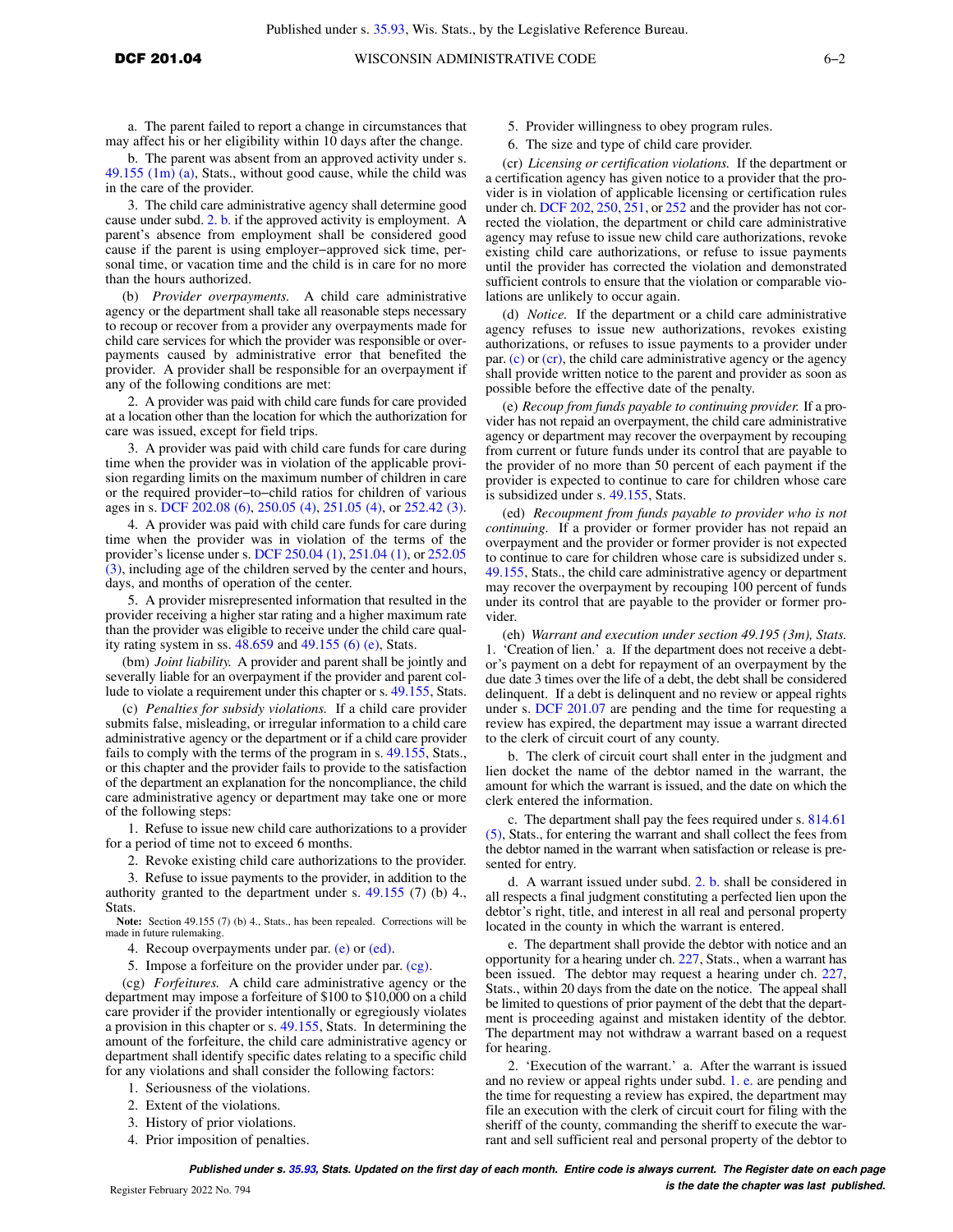pay the amount stated in the warrant in the same manner as upon an execution against property issued upon the judgment of a court of record, and to return the warrant to the department and pay to it the money collected by virtue of the warrant within 90 days after receipt of the warrant. The execution may not command the sheriff to levy upon or sell any property that is exempt from execution under ss. [815.18 \(3\)](https://docs-preview.legis.wisconsin.gov/document/statutes/815.18(3)) and [815.20,](https://docs-preview.legis.wisconsin.gov/document/statutes/815.20) Stats.

b. The department shall provide the debtor with notice and an opportunity for a hearing under ch. [227](https://docs-preview.legis.wisconsin.gov/document/statutes/ch.%20227), Stats., before property is seized. The debtor may request a hearing under ch. [227](https://docs-preview.legis.wisconsin.gov/document/statutes/ch.%20227), Stats., within 20 days from the date on the notice. The appeal shall be limited to questions of prior payment of the debt that the department is proceeding against and mistaken identity of the debtor. The department may not cease enforcement or seizure based on a request for hearing.

c. The department shall provide the debtor with notice and an opportunity for a hearing under ch. [227,](https://docs-preview.legis.wisconsin.gov/document/statutes/ch.%20227) Stats., before seized property is sold. The debtor may request a hearing under ch. [227,](https://docs-preview.legis.wisconsin.gov/document/statutes/ch.%20227) Stats., within 20 days from the date on the notice. The appeal shall be limited to questions of prior payment of the debt that the department is proceeding against and mistaken identity of the debtor. If a hearing is requested, the department shall notify the sheriff that seized property may not be sold before the hearing decision is issued or the hearing request is withdrawn.

3. 'Satisfaction of the warrant.' When the amount set forth in the warrant and all costs due the department have been paid to it, the department shall issue a satisfaction of the warrant and file it with the clerk of circuit court. The clerk of circuit court shall immediately enter a satisfaction of the judgment on the judgment and lien docket. The department shall send a copy of the satisfaction to the person named in the warrant.

(ep) *Levy under section 49.195 (3n), Stats.* 1. 'Definition.' In this paragraph, "personal property" means all tangible and intangible property and rights to such property that is not real estate, including compensation paid or payable for personal services, whether denominated as wages, salary, commission, bonus or otherwise; periodic payments received pursuant to a pension or retirement program; rents; proceeds of insurance; contract payments; stock and bonds; and accounts in financial institutions.

2. 'Notice prior to levy.' a. If the department does not receive a debtor's payment on a debt for repayment of an overpayment by the due date 3 times over the life of a debt, the debt shall be considered delinquent. If a debt is delinquent and no review or appeal rights under s. [DCF 201.07](https://docs-preview.legis.wisconsin.gov/document/administrativecode/DCF%20201.07) are pending and the time for requesting a review has expired, the department shall give notice to the debtor that the department may pursue legal action for collection of the debt.

b. The department shall make the demand for payment and give notice to the debtor at least 10 days prior to the levy, personally or by any type of mail service that requires a signature of acceptance, at the address of the debtor as it appears on the records of the department. The demand for payment and notice shall include a statement of the amount of the debt, including interest and penalties, and the name of the debtor who is liable for the debt.

c. The debtor's refusal or failure to accept or receive the notice does not prevent the department from making the levy.

d. Notice prior to levy is not required for a subsequent levy on any debt of the same debtor within one year of the date of service of the original levy.

3. 'Service of levy and review when property levied.' a. The department may collect the debt and the expenses of the levy by levy upon any personal property belonging to the debtor.

b. The department shall serve the levy upon the debtor and any 3rd party in possession of or obligated with respect to property or rights to property that is subject to levy by personal service or by any type of mail service that requires a signature of acceptance as provided in s. [49.195 \(3n\) \(m\),](https://docs-preview.legis.wisconsin.gov/document/statutes/49.195(3n)(m)) Stats. The debtor or 3rd party's

failure to accept or receive service of the levy does not invalidate the levy.

c. Any debtor who is subject to a levy proceeding made by the department has the right to appeal the levy proceeding under ch. [227,](https://docs-preview.legis.wisconsin.gov/document/statutes/ch.%20227) Stats., within 20 days from the date on the service of levy. The appeal shall be limited to questions of prior payment of the debt that the department is proceeding against and mistaken identity of the debtor. The levy is not stayed pending an appeal where property is secured through the levy.

4. 'Third−party response.' a. Within 20 days from the service of the levy upon a 3rd party, the 3rd party shall file an answer with the department stating whether the 3rd party is in possession of or obligated with respect to property or rights to property of the debtor, including a description of the property or the rights to property and the nature and dollar amount of any such obligation.

b. Any person in possession of or obligated with respect to personal property or rights to personal property that is subject to levy and upon which a levy has been made shall, upon demand of the department, surrender the personal property or rights or discharge the obligation to the department, except that part of the personal property or rights which is, at the time of the demand, subject to any prior attachment or execution under any judicial process.

5. 'Appeal rights before surrendered property is sold.' If levied personal property that has been surrendered to the department is not a liquid asset in the form of cash, check, or an equivalent that can be applied to the debt without a sale of the asset, the department shall provide the debtor with notice and an opportunity for a hearing under ch. [227](https://docs-preview.legis.wisconsin.gov/document/statutes/ch.%20227), Stats., before surrendered property is sold. The debtor may request a hearing under ch. [227,](https://docs-preview.legis.wisconsin.gov/document/statutes/ch.%20227) Stats., within 20 days from the date on the notice. The appeal shall be limited to questions of prior payment of the debt that the department is proceeding against and mistaken identity of the debtor. If a hearing is requested, surrendered property may not be sold before the hearing decision is issued or the hearing request is withdrawn.

6. 'Exemption rights.' a. The debtor is entitled to an exemption from levy of the greater of a subsistence allowance of 75 percent of the debtor's disposable earnings then due and owing, an amount equal to 30 times the federal minimum hourly wage for each full week of the debtor's pay period, an amount equal to 60 times the federal minimum hourly wage for a two−week pay period, or an amount equal to 130 times the federal minimum hourly wage for a monthly pay period.

b. The first \$1,000 of an account in a depository institution is exempt from any levy to recover an overpayment.

7. 'Proceeds.' a. The department shall apply all money obtained under this paragraph first against the expenses of the proceedings and then against the liability for which the levy was made and any other liability owed to the department by the debtor.

b. Whenever the value of any personal property that has been levied upon under this paragraph is not sufficient to satisfy the claim of the department, the department may levy upon any additional personal property of the debtor until the debt and expenses of the levy are fully paid.

c. The department may refund or credit any amount left after the applications under subd. [7. a.,](https://docs-preview.legis.wisconsin.gov/document/administrativecode/DCF%20201.04(5)(ep)7.a.) upon submission of a claim for that amount and satisfactory proof of the claim, to the person entitled to that amount.

(et) *Threshold for warrant and execution and levy.* The minimum amount that must be due before collection proceedings under par. ( $eh$ ) or  $(ep)$  may be commenced is \$300.

(f) *Parent not liable.* If the department refuses to issue payment based on a provider's violation of a requirement in this chapter, the provider may not hold the parent liable for payment other than the copayment and any amount that the parent agreed to above the department's maximum reimbursement rate if the par-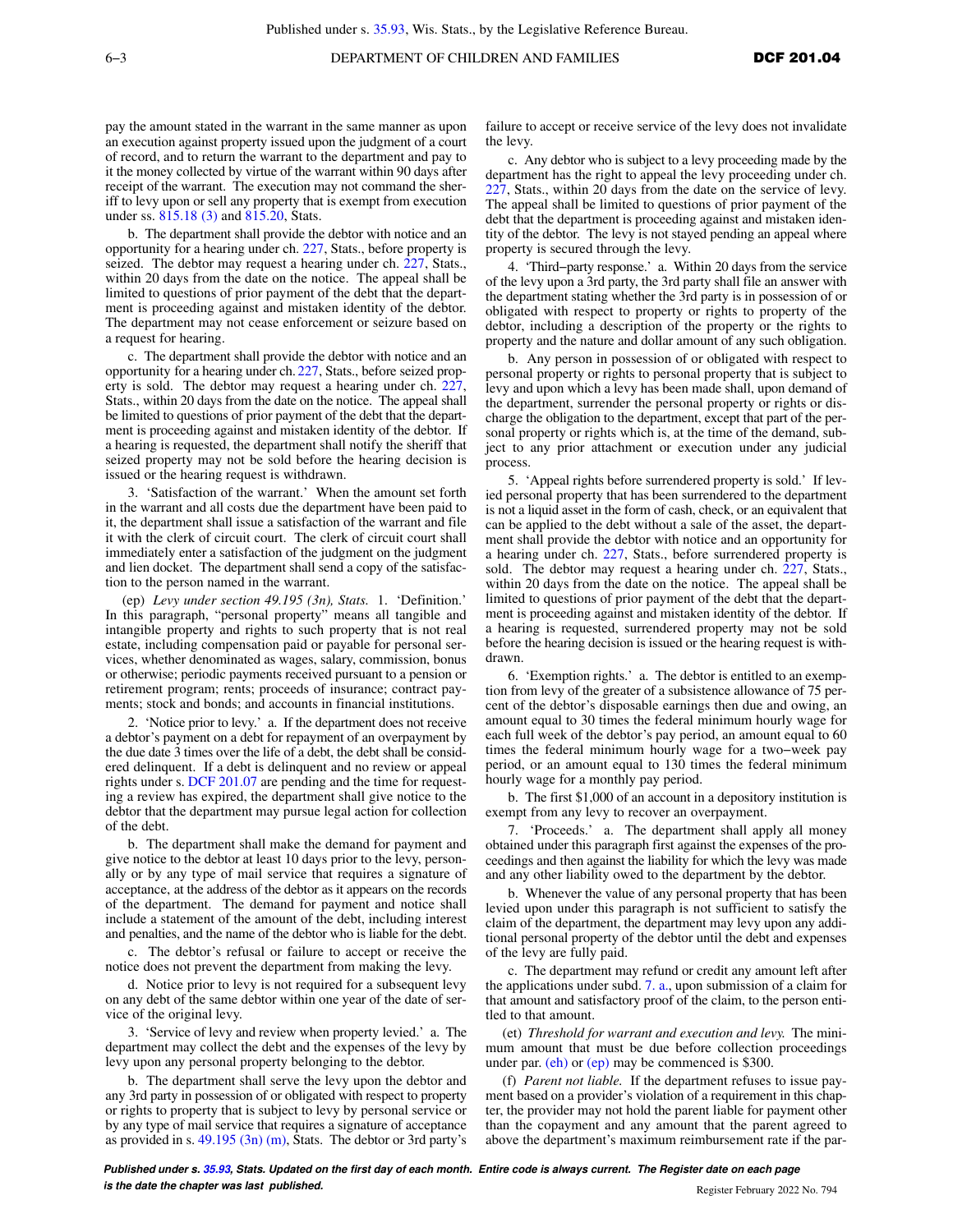ent relied on an approved authorization for care for his or her child to receive care from the provider.

(g) *Waiver.* The department may waive recovery of an overpayment under this subsection if the department has made reasonable efforts to recover the overpayment and determines it is no longer cost effective to continue overpayment recovery efforts.

**(6)** MONITORING OF CHILD CARE PROGRAMS. The department or the child care administrative agency may take one or more of the following steps to monitor a provider's compliance with program requirements:

(a) Require the provider to submit documentation signed by the parent of the actual times that the child was dropped off to and picked up from the child care provider.

(b) Contact the parents to determine the child's actual attendance hours.

(c) Require the provider to submit attendance and payment records for families that pay for child care costs out of their own personal funds.

(d) Require the provider to have attendance records available at the child care site whenever the department or child care administrative agency requests to review them.

(e) Make on−site inspections to monitor provision of authorized services.

**History:** Cr. [Register, February, 1997, No. 494,](https://docs-preview.legis.wisconsin.gov/document/register/494/B/toc) eff. 3–1–97; cr. (1) (i), [Register,](https://docs-preview.legis.wisconsin.gov/document/register/502/B/toc) [October, 1997, No. 502](https://docs-preview.legis.wisconsin.gov/document/register/502/B/toc), eff. 11–1–97; am. (1) (intro.), (3) (a), 1., 2. and (b) 1., (4) (a), (b) 1. and a., r. (1) (a) to (i), (2), (3) (b) 3., 4. and (3) (d), r. and recr., (4) (e), cr. (7)<br>(c) and (d), [Register, November, 1999, No. 527,](https://docs-preview.legis.wisconsin.gov/document/register/527/B/toc) eff. 12–1–99; am. (1), Register, Janu-<br>[ary, 2001, No. 541,](https://docs-preview.legis.wisconsin.gov/document/register/541/B/toc) eff. 2–1–01; CR 0 (d), and (5) to (7) to be (1), (2) (a), (c) and (d), (3), (4) and (5) and am. (1) (a) (intro.) and 2., (b) (intro.) and (c), (2) (a) 1. c., (c) and (d), (4) and (5) (c) (intro.), also renum.<br>(4) (e) to be DWD 56.045 and am., cr. (2) (b), (d) 1. b., (e) to (i), (5) (e), (f) and (6),<br>r. and recr. (5) (c) 1. to 3., am. 4. renum. from DWD 55.03 (2) (c) and (d), [Register November 2006 No. 611,](https://docs-preview.legis.wisconsin.gov/document/register/611/B/toc) eff. 12–1–06; emerg. am. (1) (a) 1,, (2) (a) 1, b. and (5) (c), r. and recr. (2) (d), eff. 4–1–07;<br>corrections in (1) (a) 1, 2,, (b) 2. and (5) (a) 1, made under s. [13.92 \(4\) \(b\) 6.](https://docs-preview.legis.wisconsin.gov/document/statutes/13.92(4)(b)6.) and [7.](https://docs-preview.legis.wisconsin.gov/document/statutes/13.92(4)(b)7.)<br>Stats., Register November 2008 No. 63 1–1–11; [EmR1216](https://docs-preview.legis.wisconsin.gov/document/emergencyrules/EmR1216): emerg. cr. (2j), eff. 11–15–12; CR 12–048: cr. (2j) [Register July](https://docs-preview.legis.wisconsin.gov/document/register/691/B/toc)<br>[2013 No. 691](https://docs-preview.legis.wisconsin.gov/document/register/691/B/toc), eff. 8–1–13; [EmR1629:](https://docs-preview.legis.wisconsin.gov/document/emergencyrules/EmR1629) emerg. am. (3) (b), eff. 9–30–16; CR 16–063:<br>r. and recr. (3) (b) [Register June 2017 No. 738](https://docs-preview.legis.wisconsin.gov/document/register/738/B/toc), eff. 7–1– recr. (title), r. (1), r. and recr. (2), r. (2g) (title), (a), (d), (e), (g), am. (2g) (c) 1. (intro.),<br>am. (h), r. (2j), (2m), (3), (4), (5) (title), (a) 1,, 2. (intro.), (b) 1. to 4., r. (5) (b) 5., (6)<br>(title), eff. 5–4 r. (2g) (a) to (g), renum. (2g) (h) to (2g) and am., r. (2j), (2m), (3), (4), am. (5) (a) 1.,<br>2. (intro.), 3., r. (5) (b) 1., am. (5) (b) 2. to 4., r. (5) (b) 5. [Register January 2018 No.](https://docs-preview.legis.wisconsin.gov/document/register/745/B/toc)<br>[745](https://docs-preview.legis.wisconsin.gov/document/register/745/B/toc), eff. 2–1–18; [EmR1801](https://docs-preview.legis.wisconsin.gov/document/emergencyrules/EmR1801): emerg. [18−088:](https://docs-preview.legis.wisconsin.gov/document/cr/2018/88) cr. (2) (ag), (ar), r. (2g) [Register July 2019 No. 763](https://docs-preview.legis.wisconsin.gov/document/register/763/B/toc), eff. 8−1−19.

**DCF 201.044 Incentive program for local fraud** detection. (1) DEFINITION. In this section, "local agency" means a child care administrative agency, excluding an agency in a county having a population of 500,000 or more.

**(2)** IDENTIFYING FRAUD. The department shall provide an incentive payment to a local agency for identifying fraud in the child care subsidy program on the part of a child care provider if all of the following apply:

(a) The local agency investigates the child care provider by doing any of the following:

1. Conducting site visits.

2. Collecting and reviewing the provider's attendance and billing records.

3. Interviewing persons of interest.

4. Gathering supporting case information.

(b) The local agency's investigation finds that the child care provider intentionally submitted false, misleading, or irregular information to the department or failed to comply with the terms of the child care subsidy program and failed to provide to the satisfaction of the agency or the department an explanation for the noncompliance.

(c) The local agency calculates and establishes the amount of the overpayment made to the provider as a result of the provider's actions under par. [\(b\)](https://docs-preview.legis.wisconsin.gov/document/administrativecode/DCF%20201.044(2)(b)).

(d) The local agency's actions in pars. [\(a\)](https://docs-preview.legis.wisconsin.gov/document/administrativecode/DCF%20201.044(2)(a)) to [\(c\)](https://docs-preview.legis.wisconsin.gov/document/administrativecode/DCF%20201.044(2)(c)) result in the department, in conjunction with the local agency, withholding payments to be made to the child care provider under s. [49.155](https://docs-preview.legis.wisconsin.gov/document/statutes/49.155(7m)(a)2.) [\(7m\) \(a\) 2.](https://docs-preview.legis.wisconsin.gov/document/statutes/49.155(7m)(a)2.), Stats.

(e) The withholding of payments under par. [\(d\)](https://docs-preview.legis.wisconsin.gov/document/administrativecode/DCF%20201.044(2)(d)) is upheld in the final review under s. [DCF 201.07](https://docs-preview.legis.wisconsin.gov/document/administrativecode/DCF%20201.07) or the provider does not request a review or appeal.

(f) If directed by the department, the local agency requests the district attorney to consider criminal prosecution of the child care provider.

**(3)** PAYMENT AMOUNT. (a) The department shall determine the amount of an incentive payment earned by a local agency under sub. [\(2\)](https://docs-preview.legis.wisconsin.gov/document/administrativecode/DCF%20201.044(2)) by multiplying all of the following amounts:

1. The statewide average monthly subsidy payment per child in the preceding fiscal year.

2. The average monthly number of children for whom payment was authorized to the provider under s. [DCF 201.04](https://docs-preview.legis.wisconsin.gov/document/administrativecode/DCF%20201.04) (2g) in the 12 months before the local agency or the department withheld payments under sub.  $(2)$  (d). If payment was not authorized to the provider for all of the preceding 12 months, the average monthly number of children for the number of months that payment was authorized.

**Note:** Section DCF 201.04 (2g) was repealed by [CR 18−088.](https://docs-preview.legis.wisconsin.gov/document/cr/2018/88) Corrections will be made in future rulemaking.

3. 1.5 months.

(b) An incentive payment earned by a local agency for identifying fraud in the child care subsidy program under sub. [\(2\)](https://docs-preview.legis.wisconsin.gov/document/administrativecode/DCF%20201.044(2)) by a single child care provider may not exceed \$25,000.

(c) A local agency may earn more than one incentive payment per year if the local agency identifies fraud in the child care subsidy program under sub. [\(2\)](https://docs-preview.legis.wisconsin.gov/document/administrativecode/DCF%20201.044(2)) by more than one child care provider in that year.

**(4)** USE OF INCENTIVE FUNDS. A local agency that has earned an incentive payment may request that the department distribute the funds for any of the following purposes:

(a) The local agency's child care fraud contract with the department for the following year.

(b) The local agency's current child care fraud contract with the department if the request is made in the first half of the contract term.

**Note:** Contracts with counties are based on a calendar year and contracts with tribes are based on a federal fiscal year.

(c) Any purpose that is consistent with the state plan under [42](https://docs-preview.legis.wisconsin.gov/document/usc/42%20USC%20602) [USC 602](https://docs-preview.legis.wisconsin.gov/document/usc/42%20USC%20602) for the use of federal funds under the Temporary Assistance to Need Families program under [42 USC 601](https://docs-preview.legis.wisconsin.gov/document/usc/42%20USC%20601) et seq for the time period when the funding is distributed if the state plan has been approved by the federal administration for children and families.

Note: The currently–approved state plan is available on the department's website, [http://dcf.wisconsin.gov,](http://dcf.wisconsin.gov) by clicking on About Us/Department Programs/Temporary Assistance to Needy Families.

(d) If pars. [\(a\)](https://docs-preview.legis.wisconsin.gov/document/administrativecode/DCF%20201.044(4)(a)) to  $(c)$  do not apply, any purpose for which funds under the Temporary Assistance for Needy Families program may be used under [42 USC 601](https://docs-preview.legis.wisconsin.gov/document/usc/42%20USC%20601) *et seq* if the federal administration for children and families approves an amendment to the state plan under [42 USC 602](https://docs-preview.legis.wisconsin.gov/document/usc/42%20USC%20602) that allows that purpose.

**History:** [CR 14−030:](https://docs-preview.legis.wisconsin.gov/document/cr/2014/30) cr. [Register August 2015 No. 716](https://docs-preview.legis.wisconsin.gov/document/register/716/B/toc), eff. 9−1−15; renum. from DCF 201.41 under s. [13.92 \(4\) \(b\) 1.](https://docs-preview.legis.wisconsin.gov/document/statutes/13.92(4)(b)1.), Stats., [Register August 2015 No. 716](https://docs-preview.legis.wisconsin.gov/document/register/716/B/toc); [EmR1709](https://docs-preview.legis.wisconsin.gov/document/emergencyrules/EmR1709): emerg. renum. DCF 201.035 to DCF 201.044 eff. 5−4−17; [CR 17−033](https://docs-preview.legis.wisconsin.gov/document/cr/2017/33): renum. DCF 201.035 to DCF 201.044 [Register January 2018 No. 745,](https://docs-preview.legis.wisconsin.gov/document/register/745/B/toc) eff. 2−1−18.

**DCF 201.06 Establishing maximum rates. (1) RATE** GROUPING. (a) *County.* The department shall set maximum rates for child care services in each county within the state. A tribal area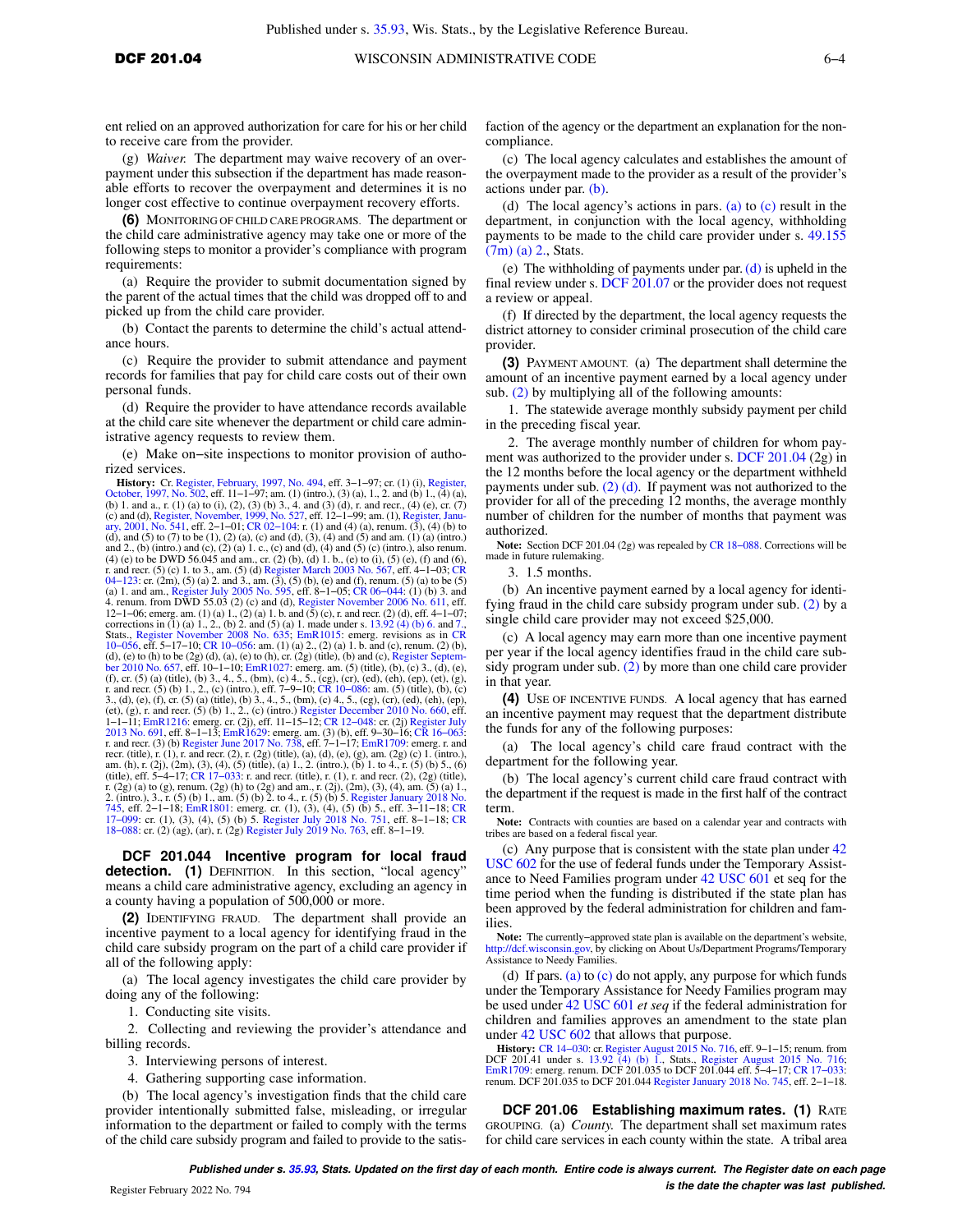shall be included in the county in which it is geographically located.

(b) *Age groups.* Within each county, the department shall set maximum rates for the following age groups:

1. Infants and toddlers under 2 years of age.

2. Children 2 years of age and over, but under age 4.

3. Children 4 years of age and over, but under age 6.

4. Children ages 6 to 13 years.

(c) *Types of providers.* Within each county and within each age group, the department shall set maximum rates for child care services by each of the following types of providers:

1. Group child care centers licensed under s. [48.65,](https://docs-preview.legis.wisconsin.gov/document/statutes/48.65) Stats., and ch. [DCF 251](https://docs-preview.legis.wisconsin.gov/document/administrativecode/ch.%20DCF%20251) and day camps licensed under s. [48.65,](https://docs-preview.legis.wisconsin.gov/document/statutes/48.65) Stats., and ch. [DCF 252](https://docs-preview.legis.wisconsin.gov/document/administrativecode/ch.%20DCF%20252).

2. Family child care centers licensed under s. [48.65](https://docs-preview.legis.wisconsin.gov/document/statutes/48.65), Stats., and ch. [DCF 250.](https://docs-preview.legis.wisconsin.gov/document/administrativecode/ch.%20DCF%20250)

3. Level I regular certified child care providers under s. [48.651 \(1\) \(a\),](https://docs-preview.legis.wisconsin.gov/document/statutes/48.651(1)(a)) Stats., and ch. [DCF 202.](https://docs-preview.legis.wisconsin.gov/document/administrativecode/ch.%20DCF%20202)

4. Level II provisional certified child care providers under s. [48.651 \(1\) \(b\)](https://docs-preview.legis.wisconsin.gov/document/statutes/48.651(1)(b)), Stats., and ch. [DCF 202](https://docs-preview.legis.wisconsin.gov/document/administrativecode/ch.%20DCF%20202).

**(2)** SURVEY OF LICENSED CENTERS AND DAY CAMPS. (a) The department shall annually contact all licensed group child care centers, family child care centers, and day camps to obtain their child care prices.

(b) The department shall include only child care prices submitted in writing in the survey results.

**(3)** MAXIMUM RATES FOR LICENSED CENTERS AND DAY CAMPS. (a) *Licensed group child care centers and day camps.* The department shall set maximum rates so that at least 75 percent of the slots in a county at group child care centers licensed under ch. [DCF 251](https://docs-preview.legis.wisconsin.gov/document/administrativecode/ch.%20DCF%20251) and day camps licensed under ch. [DCF 252](https://docs-preview.legis.wisconsin.gov/document/administrativecode/ch.%20DCF%20252) may be purchased at or below the maximum rate. The number of slots attributed to a group child care center or day camp shall be equal to the licensed capacity.

(b) *Licensed family child care centers.* The department shall set maximum rates so that at least 75 percent of the slots in a county at family child care centers licensed under ch. [DCF 250](https://docs-preview.legis.wisconsin.gov/document/administrativecode/ch.%20DCF%20250) may be purchased at or below the maximum rate. The number of slots attributed to a family child care center shall be equal to the center's licensed capacity.

(c) *Exclusions.* In determining maximum rates for licensed group child care centers, licensed family child care centers, and licensed day camps under pars.  $(a)$  and  $(b)$ , the department may exclude the child care prices of a group child care center, family child care center, or day camp at which any of the following apply:

1. The center or day camp operates less than 5 days a week or 5 hours a day.

2. The center or day camp has not established full−time weekly or full−time monthly child care prices.

3. The department issues child care subsidy payments for the care of more than 75 percent of the children attending the center or day camp.

(d) *Sibling rates.* The department may not establish reduced maximum rates for siblings.

**(4)** RATES FOR CERTIFIED CHILD CARE PROVIDERS. (a) *Percentage of licensed rates.* The department shall set rates for certified child care providers under s.  $49.155(6)$  (b) and [\(c\),](https://docs-preview.legis.wisconsin.gov/document/statutes/49.155(6)(c)) Stats., as follows:

1. Rates for Level I regular certified providers under s. [48.651](https://docs-preview.legis.wisconsin.gov/document/statutes/48.651(1)(a)) [\(1\) \(a\)](https://docs-preview.legis.wisconsin.gov/document/statutes/48.651(1)(a)), Stats., may not exceed 75 percent of the rates established under sub.  $(3)$  (b).

2. Rates for Level II provisional certified providers under s. [48.651 \(1\) \(b\),](https://docs-preview.legis.wisconsin.gov/document/statutes/48.651(1)(b)) Stats., may not exceed 50 percent of the rates established under sub. [\(3\) \(b\).](https://docs-preview.legis.wisconsin.gov/document/administrativecode/DCF%20201.06(3)(b))

(b) *In−home provider.* Notwithstanding par. [\(a\),](https://docs-preview.legis.wisconsin.gov/document/administrativecode/DCF%20201.06(4)(a)) the rate for a certified in−home provider who is providing child care services for 15 or more hours per week is the applicable minimum wage, regardless of the number of children receiving care.

**(5)** RATES FOR SCHOOL BOARD PROGRAMS. The rates for care at a child care program established or contracted for by a school board under s. [120.13 \(14\)](https://docs-preview.legis.wisconsin.gov/document/statutes/120.13(14)), Stats., shall be the same as the applicable rate for a licensed group child care center under sub.  $(3)$  (a).

**(6)** RATES FOR OUT−OF−STATE PROVIDERS. The maximum rate for an out−of−state provider shall be the applicable maximum rate in the county in which the parent resides or the out−of−state provider's actual rate, whichever is lower.

**(7)** SPECIAL NEED. On a case−by−case basis, a child care administrative agency may set a rate higher than the rate established under this section for the care of a child with a special need.

**History:** Cr. [Register, February, 1997, No. 494,](https://docs-preview.legis.wisconsin.gov/document/register/494/B/toc) eff. 3–1–97; am. (1) (a) 1. and (2) (c), [Register, November, 1999, No. 527](https://docs-preview.legis.wisconsin.gov/document/register/527/B/toc), eff. 12–1–99; corrections in (3) (b) made under s. 13.93 (2m) (b) 7., Stats., [Register, January, 2001, No. 541](https://docs-preview.legis.wisconsin.gov/document/register/541/B/toc); CR 02–104: am.<br>(1) (b), (c) 2., (2) (a) 2., (b) 1. and (d), cr. (l) (c) 3. and 4., [Register March 2003 No.](https://docs-preview.legis.wisconsin.gov/document/register/567/B/toc)<br>[567,](https://docs-preview.legis.wisconsin.gov/document/register/567/B/toc) eff. 4–1–03; emerg. am. (1) (a) 1., cr. (1) (a) 1., cr. (1) (a) 1m. [Register October 2007 No. 622,](https://docs-preview.legis.wisconsin.gov/document/register/622/B/toc) eff. 11–1–07; emerg. am.<br>(1) (a) 1., cr. (1) (a) 1r., eff. 1–1–08; CR 08–009: am. (1) (a) 1., cr. (1) (a) 1r. [Register](https://docs-preview.legis.wisconsin.gov/document/register/631/B/toc)<br>[July 2008 No. 631,](https://docs-preview.legis.wisconsin.gov/document/register/631/B/toc) eff. 8–1–08; correction i Stats., [Register November 2008 No. 635;](https://docs-preview.legis.wisconsin.gov/document/register/635/B/toc) [EmR1015:](https://docs-preview.legis.wisconsin.gov/document/emergencyrules/EmR1015) emerg. revisions as in [CR](https://docs-preview.legis.wisconsin.gov/document/cr/2010/56) [10−056](https://docs-preview.legis.wisconsin.gov/document/cr/2010/56), eff. 5−17−10; [CR 10−056:](https://docs-preview.legis.wisconsin.gov/document/cr/2010/56) am. (title), (1) (b), (c) (intro.), (2) (a) (intro.), 2., (b) (intro.), 1., (d), (e) and (4) [Register September 2010 No. 657](https://docs-preview.legis.wisconsin.gov/document/register/657/B/toc), eff. 10–1–10; [2015](https://docs-preview.legis.wisconsin.gov/document/acts/2015/132)<br>[Wis. Act 132:](https://docs-preview.legis.wisconsin.gov/document/acts/2015/132) r. (3) (b) [Register February 2016 No. 722](https://docs-preview.legis.wisconsin.gov/document/register/722/B/toc), eff. 3–1–16; [EmR1709](https://docs-preview.legis.wisconsin.gov/document/emergencyrules/EmR1709):<br>emerg. r. and recr., eff. 5–4–17; CR 17–033: r. and recr [745,](https://docs-preview.legis.wisconsin.gov/document/register/745/B/toc) eff. 2−1−18; [EmR1801](https://docs-preview.legis.wisconsin.gov/document/emergencyrules/EmR1801): emerg. am. (3) (c) 2., eff. 3−11−18; [CR 17−099](https://docs-preview.legis.wisconsin.gov/document/cr/2017/99): am. (3) (c) 2. [Register July 2018 No. 751,](https://docs-preview.legis.wisconsin.gov/document/register/751/B/toc) eff. 8−1−18.

**DCF 201.065 Parent appeal rights. (1) RIGHT TO** APPEAL. (a) *General.* A parent applying for or receiving payments under the child care subsidy program may appeal any of the following actions by the department or a child care administrative agency:

1. Denial of an application in whole or in part.

2. Failure to act on an application within 30 days.

3. Reduction, suspension, or termination of child care subsidy payments.

4. The determination of the amount and initial eligibility date of receipt of child care subsidy payments.

5. Denial of a request for a hardship authorization under s. [DCF 201.039 \(13\)](https://docs-preview.legis.wisconsin.gov/document/administrativecode/DCF%20201.039(13)) or [\(14\).](https://docs-preview.legis.wisconsin.gov/document/administrativecode/DCF%20201.039(14))

(b) *Overpayments.* A parent receiving child care subsidy payments or an individual who formerly received child care subsidy payments may appeal the determination or collection of an overpayment, including the amount of the overpayment, the determination of the amount of the overpayment still owed, warrant and execution under s. [DCF 101.23 \(9\)](https://docs-preview.legis.wisconsin.gov/document/administrativecode/DCF%20101.23(9)), levy under s. [DCF 101.23](https://docs-preview.legis.wisconsin.gov/document/administrativecode/DCF%20101.23(10)) [\(10\)](https://docs-preview.legis.wisconsin.gov/document/administrativecode/DCF%20101.23(10)), or a decision under s. [49.85](https://docs-preview.legis.wisconsin.gov/document/statutes/49.85), Stats., to recover the overpayment by means of certification to the Wisconsin department of revenue. The parent may make only one request for appeal of the basis for the overpayment claim. Any subsequent appeals shall be limited to questions of prior payment of the debt that the department or agency is proceeding against or mistaken identity of the debtor.

(c) *Intentional program violations.* A parent receiving child care subsidy payments or an individual who formerly received child care subsidy payments may appeal a determination by the department or an agency that the parent or individual has committed an intentional program violation under s. [49.151 \(2\)](https://docs-preview.legis.wisconsin.gov/document/statutes/49.151(2)), Stats.

(d) *No appeal of payment expiration.* A parent may not appeal the expiration of a subsidy payment under s. [DCF 201.04 \(2\) \(c\).](https://docs-preview.legis.wisconsin.gov/document/administrativecode/DCF%20201.04(2)(c))

**(2)** PROCEDURE. (a) A request for a hearing may be made by an individual who has a right to appeal under sub. [\(1\)](https://docs-preview.legis.wisconsin.gov/document/administrativecode/DCF%20201.065(1)) or someone with legal authority to act on their behalf.

(b) 1. A request for a hearing of an action under sub.  $(1)$   $(a)$ or [\(b\)](https://docs-preview.legis.wisconsin.gov/document/administrativecode/DCF%20201.065(1)(b)) shall be in writing and received at the address specified on the notice within 45 days after the date printed on the notice.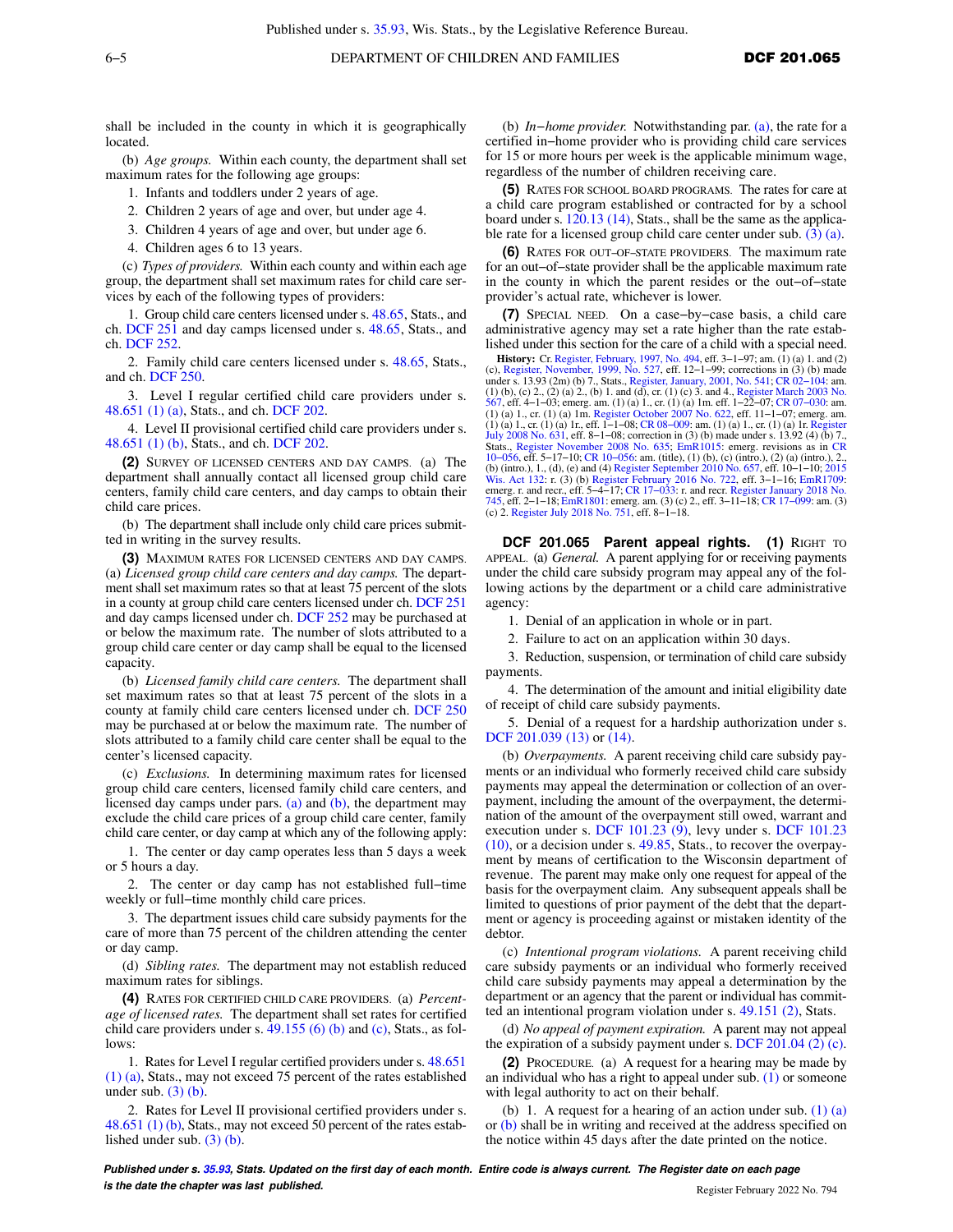2. A request for a hearing of a determination under sub. [\(1\)](https://docs-preview.legis.wisconsin.gov/document/administrativecode/DCF%20201.065(1)(c)) [\(c\)](https://docs-preview.legis.wisconsin.gov/document/administrativecode/DCF%20201.065(1)(c)) shall be in writing and received at the address specified on the notice within 30 days after the date printed on the notice.

(c) Upon receipt of a timely request for hearing, the department or the division of hearings and appeals under s. [227.43,](https://docs-preview.legis.wisconsin.gov/document/statutes/227.43) Stats., shall give the individual a hearing as follows:

1. A fair hearing under ch. [227,](https://docs-preview.legis.wisconsin.gov/document/statutes/ch.%20227) Stats., and ch. [HA 3](https://docs-preview.legis.wisconsin.gov/document/administrativecode/ch.%20HA%203) for an action under sub.  $(1)$   $(a)$  or  $(b)$ .

2. A contested case hearing under ch. [227,](https://docs-preview.legis.wisconsin.gov/document/statutes/ch.%20227) Stats., and ch. [HA](https://docs-preview.legis.wisconsin.gov/document/administrativecode/ch.%20HA%201) [1](https://docs-preview.legis.wisconsin.gov/document/administrativecode/ch.%20HA%201) for an action under sub. [\(1\) \(c\)](https://docs-preview.legis.wisconsin.gov/document/administrativecode/DCF%20201.065(1)(c)).

**History:** CR 17–033: cr. [Register January 2018 No. 745,](https://docs-preview.legis.wisconsin.gov/document/register/745/B/toc) eff. 2–1–18; correction in (2) (c) 1. and 2. made under s. [35.17](https://docs-preview.legis.wisconsin.gov/document/statutes/35.17), Stats., [Register January 2018 No. 745.](https://docs-preview.legis.wisconsin.gov/document/register/745/B/toc)

**DCF 201.07 Provider appeal rights. (1)** A child care provider who contests any of the following actions may request a departmental review:

(a) Refusal to issue new child care authorizations.

(b) Revocation of existing child care authorizations.

(c) Refusal to issue payment to the provider.

(d) Determination of the provider's payment amount.

(e) Collection of an overpayment, including the determination of the amount of the overpayment, the determination of the amount of the overpayment still owed, warrant and execution under s. [DCF 201.04 \(5\) \(eh\),](https://docs-preview.legis.wisconsin.gov/document/administrativecode/DCF%20201.04(5)(eh)) levy under s. [DCF 201.04 \(5\) \(ep\),](https://docs-preview.legis.wisconsin.gov/document/administrativecode/DCF%20201.04(5)(ep)) or a decision under s. [49.85](https://docs-preview.legis.wisconsin.gov/document/statutes/49.85), Stats., to recover the overpayment by means of certification to the Wisconsin department of revenue. The provider may make only one request for appeal of the basis for the overpayment claim. Any subsequent appeals shall be limited to questions of prior payment of the debt that the department or agency is proceeding against or mistaken identity of the debtor.

(f) Issuance of a forfeiture.

**(2)** A request for a departmental review may be made by a child care provider or someone with legal authority to act on their behalf.

**(3)** A request for a departmental review shall be in writing and received at the address provided on the notice within 30 days from the date printed on the notice of action under sub. [\(1\)](https://docs-preview.legis.wisconsin.gov/document/administrativecode/DCF%20201.07(1)).

**(4)** Upon receipt of a timely request for departmental review, the department shall give the child care provider a contested case hearing under ch. [227,](https://docs-preview.legis.wisconsin.gov/document/statutes/ch.%20227) Stats., and ch. [HA 1.](https://docs-preview.legis.wisconsin.gov/document/administrativecode/ch.%20HA%201)

**(5)** The department may contract with the division of hearings and appeals to conduct the review.

**History:** CR 02–104: cr. [Register March 2003 No. 567](https://docs-preview.legis.wisconsin.gov/document/register/567/B/toc), eff. 4–1–03; [EmR1027:](https://docs-preview.legis.wisconsin.gov/document/emergencyrules/EmR1027) emerg. am. (1) (e), cr. (1) (f), eff. 7–9–10; CR 100686: am. (1) (e), cr. (1) (f), eff. 7–9–10; CR 100686: am. (1) (e), cr. (1) (f) [Register](https://docs-preview.legis.wisconsin.gov/document/register/660/B/toc) Dece [\(b\) 7.](https://docs-preview.legis.wisconsin.gov/document/statutes/13.92(4)(b)7.), Stats., [Register December 2010 No. 660](https://docs-preview.legis.wisconsin.gov/document/register/660/B/toc); [CR 17−033:](https://docs-preview.legis.wisconsin.gov/document/cr/2017/33) am. (4) [Register January](https://docs-preview.legis.wisconsin.gov/document/register/745/B/toc) [2018 No. 745,](https://docs-preview.legis.wisconsin.gov/document/register/745/B/toc) eff. 2−1−18; correction in (4) made under s. [35.17,](https://docs-preview.legis.wisconsin.gov/document/statutes/35.17) Stats., [Register Jan](https://docs-preview.legis.wisconsin.gov/document/register/745/B/toc)[uary 2018 No. 745](https://docs-preview.legis.wisconsin.gov/document/register/745/B/toc).

**DCF 201.08 Parent copayments. (1)** SCHEDULE. (a) The department shall set a schedule for parent copayment responsibilities for all parents who receive a child care subsidy, except as provided under sub. [\(2\).](https://docs-preview.legis.wisconsin.gov/document/administrativecode/DCF%20201.08(2)) Copayment amounts will be based on the size of the assistance group, the assistance group's gross income, the number of children in the assistance group in child care, and the number of hours authorized for a child care subsidy. The copayment schedule is provided in Table DCF 201.08.

(b) A parent's share of payment may be more than the copayment amount determined using the copayment schedule in Table DCF 201.08. If a provider's price is higher than the department's maximum rate, the parent's share of payment will be the difference between the provider's price and the subsidy payment, plus any additional fees the provider charges.

**(2)** EXCEPTIONS. (am) Notwithstanding sub. [\(1\),](https://docs-preview.legis.wisconsin.gov/document/administrativecode/DCF%20201.08(1)) no parent may be assessed any copayment responsibility if any of the following conditions are met:

1. The parent is the child's foster parent.

2. The parent is the child's subsidized guardian or interim caretaker under s. [48.623](https://docs-preview.legis.wisconsin.gov/document/statutes/48.623), Stats.

3. The parent is a kinship care relative receiving payments under s.  $48.57 \,(3m)$  or  $(3n)$ , Stats., and the child was placed in the kinship care relative's home under a court order.

4. The biological parent of the child is a minor attending school subject to the requirements of s. [49.26](https://docs-preview.legis.wisconsin.gov/document/statutes/49.26), Stats.

**Note:** Section [49.26 \(1\) \(e\),](https://docs-preview.legis.wisconsin.gov/document/statutes/49.26(1)(e)) Stats., prohibits copayment responsibility for a minor teen parent who is attending school subject to the Learnfare school attendance requirement.

(bm) A parent shall be assessed the minimum copayment amount for the number of children in the assistance group under Table DCF 201.08 if any of the following conditions are met:

1. The parent is the kinship care relative of a child that was not placed in the relative's home under a court order.

2. The parent is under the age of 20 and is attending high school or participating in a course of study meeting the standards established under s. [115.29 \(4\)](https://docs-preview.legis.wisconsin.gov/document/statutes/115.29(4)), Stats., for the granting of a declaration of equivalency to high school graduation.

(cm) A parent that leaves a Wisconsin works position for unsubsidized employment shall be assessed the minimum copayment based on the number of children in the assistance group for whom the parent is receiving a child care subsidy until the parent's next eligibility redetermination.

(dm) A parent that no longer meets the conditions of this subsection due to a change in circumstances, such as adoption of the child, may not be assessed the full copayment responsibility until the parent's next eligibility redetermination.

**Note:** If a provider's price is higher than the department's maximum rate, a parent with no copayment responsibility under this section will still be responsible for the difference between the provider's price and the subsidy amount, plus additional fees the provider charges.

**(3)** ADJUSTMENTS. (a) The department may adjust the amounts in the schedule to reflect the following factors:

1. A change in child care prices or rates.

2. A change in the funding available for the child care subsidy program.

3. A change in costs due to a change in the consumer price index.

4. A change in the federal poverty level.

5. A change in economic factors affecting the cost of child care to the state, such as an increase in demand for the child care subsidy program.

6. Insufficient funding to meet the needs of all eligible families applying for or receiving a child care subsidy.

7. The purposes of the child care subsidy program.

(b) The department shall publish adjustments to the copayment schedule in the Wisconsin administrative register.

(c) If the department proposes to make adjustments to the copayment schedule that would increase parental copayments by 10% or more, the department shall promulgate an administrative rule to make such adjustments, and the department shall not issue an emergency rule to implement such adjustments before providing advance public notice of at least one month.

**(4)** COPAYMENT INCREASES DURING 12−MONTH ELIGIBILITY PERIOD. During a parent's 12−month eligibility period, the parent's copayment amount may not be increased unless any of the following conditions is met:

(a) *Increased hours.* The increased copayment amount corresponds to an increase in the number of hours authorized for a child care subsidy to the parent.

(b) *Income at or above 190 percent at redetermination.* All of the following conditions are met:

1. At the parent's last eligibility redetermination, the gross income of the assistance group was at or above 190 percent of the federal poverty level but under 200 percent of the federal poverty level.

2. The increased copayment amount corresponds to an increase in the federal poverty level of the assistance group under Table DCF 201.08.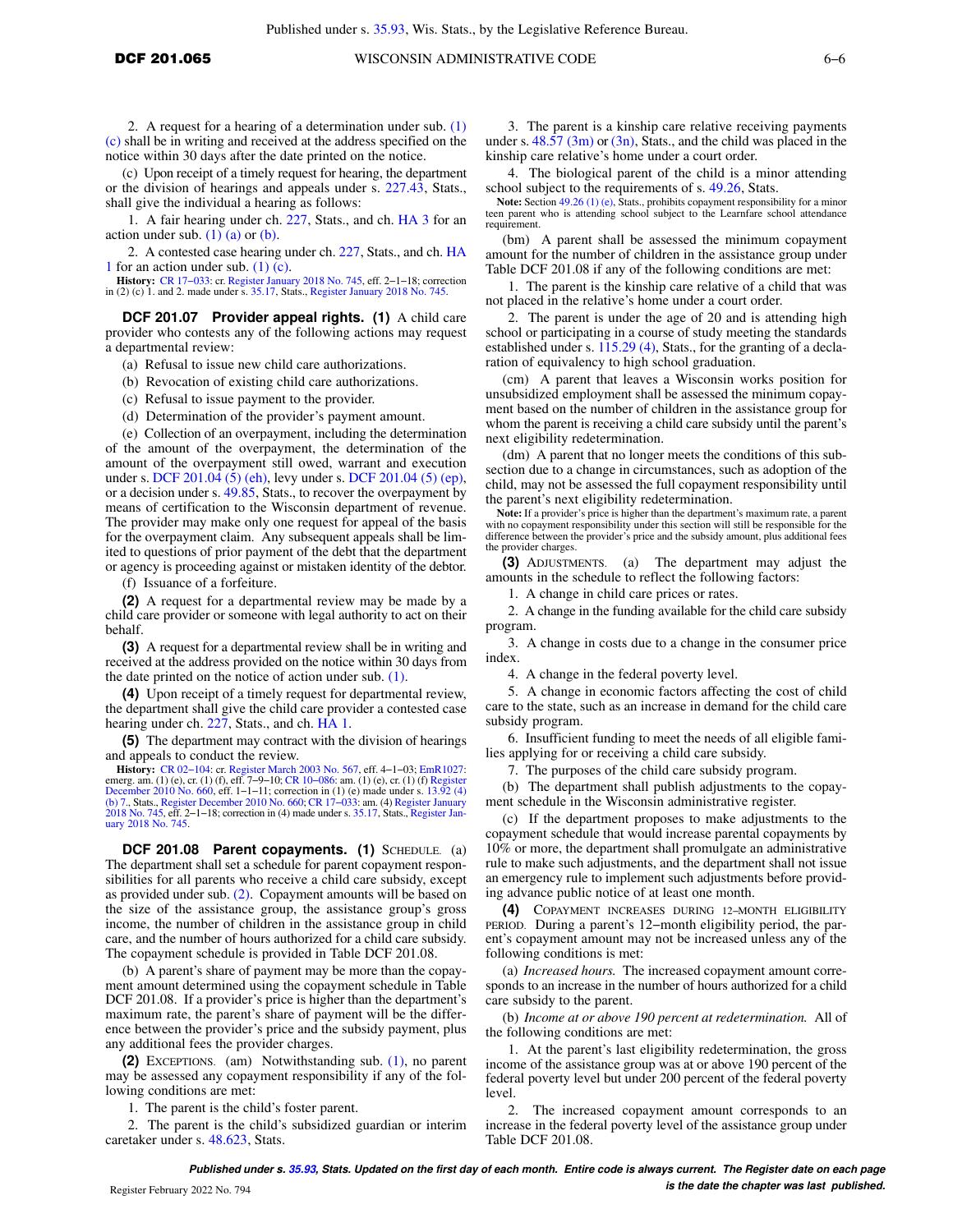3. The copayment amount does not exceed the amount that is assessed for an assistance group at 200 percent of the federal poverty level under Table DCF 201.08.

(c) *Income at or above 200 percent at redetermination.* All of the following conditions are met:

1. The gross income of the assistance group was at or above 200 percent of the federal poverty level at the parent's last eligibility redetermination.

2. The parent's copayment increases by \$1 for every \$3 by which the gross income of the assistance group exceeds 200 percent of the federal poverty level.

**History:** Cr. [Register, September, 1997, No. 501,](https://docs-preview.legis.wisconsin.gov/document/register/501/B/toc) eff. 10–1–97; am. (3) (c), Regis[ter, December, 1997, No. 504](https://docs-preview.legis.wisconsin.gov/document/register/504/B/toc), eff. 10–1–97; am. (3) (c), Register, December, 1997, No. 504, eff. 1–1–98; am. (1) (a) and (c), (3) and (c), [ter, January, 2001, No. 541](https://docs-preview.legis.wisconsin.gov/document/register/541/B/toc), eff. 2–1–01; CR 02–104: am. (3) (a) 5., cr. (3) (a) 6. Reg-<br>[ister March 2003 No. 567](https://docs-preview.legis.wisconsin.gov/document/register/567/B/toc), eff. 4–1–03; CR 06–044: renum. (2) (c), (d) and (e) to be<br>(2) (d), (e) and (f), cr. (2) (c), Register Novem [EmR0806](https://docs-preview.legis.wisconsin.gov/document/emergencyrules/EmR0806): emerg. am. (1), (2) (a), (e), (f) and Table 56.08, eff. 3−30−08; [CR 08−020:](https://docs-preview.legis.wisconsin.gov/document/cr/2008/20)

am. (1), (2) (a), (e), (f) and Table 56.08 [Register August 2008 No. 632,](https://docs-preview.legis.wisconsin.gov/document/register/632/B/toc) eff. 9−1−08; correction in (1) made under s. [13.92 \(4\) \(b\) 7.,](https://docs-preview.legis.wisconsin.gov/document/statutes/13.92(4)(b)7.) Stats., [Register November 2008 No.](https://docs-preview.legis.wisconsin.gov/document/register/635/B/toc) [635;](https://docs-preview.legis.wisconsin.gov/document/register/635/B/toc) adjustment to Table DCF 201.08 made under s. [DCF 201.08 \(3\)](https://docs-preview.legis.wisconsin.gov/document/administrativecode/DCF%20201.08(3)) [Register March](https://docs-preview.legis.wisconsin.gov/document/register/639/B/toc) [2009 No. 639;](https://docs-preview.legis.wisconsin.gov/document/register/639/B/toc) [EmR1015:](https://docs-preview.legis.wisconsin.gov/document/emergencyrules/EmR1015) emerg. am. (3) (a) 1., eff. 5–17–10; CR 10–056: am. (3)<br>(a) 1. [Register September 2010 No. 657](https://docs-preview.legis.wisconsin.gov/document/register/657/B/toc), eff. 10–1–10; adjustment to Table DCF<br>201.08 made under s. [DCF 201.08 \(3\)](https://docs-preview.legis.wisconsin.gov/document/administrativecode/DCF%20201.08(3)) [Register April 2012 No. 676](https://docs-preview.legis.wisconsin.gov/document/register/676/B/toc); (c) made under s. [13.92 \(4\) \(b\) 7.](https://docs-preview.legis.wisconsin.gov/document/statutes/13.92(4)(b)7.) Stats., [Register April 2012 No. 676](https://docs-preview.legis.wisconsin.gov/document/register/676/B/toc); adjustment to Table DCF 201.08 made under s. [DCF 201.08 \(3\)](https://docs-preview.legis.wisconsin.gov/document/administrativecode/DCF%20201.08(3)) [Register April 2013 No. 688](https://docs-preview.legis.wisconsin.gov/document/register/688/B/toc); adjustment to Table DCF 201.08 made under s. [DCF 201.08 \(3\)](https://docs-preview.legis.wisconsin.gov/document/administrativecode/DCF%20201.08(3)) [Register April 2014](https://docs-preview.legis.wisconsin.gov/document/register/700/B/toc) [No. 700;](https://docs-preview.legis.wisconsin.gov/document/register/700/B/toc) adjustment to Table DCF 201.08 made under s. [DCF 201.08 \(3\)](https://docs-preview.legis.wisconsin.gov/document/administrativecode/DCF%20201.08(3)) [Register](https://docs-preview.legis.wisconsin.gov/document/register/710/B/toc) [February 2015 No. 710](https://docs-preview.legis.wisconsin.gov/document/register/710/B/toc); adjustment to Table [DCF 201.08](https://docs-preview.legis.wisconsin.gov/document/administrativecode/DCF%20201.08(3)) made under s. DCF 201.08 [\(3\)](https://docs-preview.legis.wisconsin.gov/document/administrativecode/DCF%20201.08(3)) [Register February 2016 No. 722](https://docs-preview.legis.wisconsin.gov/document/register/722/B/toc); corrected adjustment to Table DCF 201.08 made<br>under s. [DCF 201.08 \(3\)](https://docs-preview.legis.wisconsin.gov/document/administrativecode/DCF%20201.08(3)) [Register March 2016 No. 723;](https://docs-preview.legis.wisconsin.gov/document/register/723/B/toc) adjustment to Table DCF 201.08 made under s. [DCF 201.08 \(3\)](https://docs-preview.legis.wisconsin.gov/document/administrativecode/DCF%20201.08(3)) [Register March 2017 No. 735;](https://docs-preview.legis.wisconsin.gov/document/register/735/B/toc) adjustment to Table DCF 201.08 made under s. [DCF 201.08 \(3\)](https://docs-preview.legis.wisconsin.gov/document/administrativecode/DCF%20201.08(3)) [Register March 2018 No. 747](https://docs-preview.legis.wisconsin.gov/document/register/747/B/toc); adjustment to Table DCF 201.08 made under s. [DCF 201.08 \(3\)](https://docs-preview.legis.wisconsin.gov/document/administrativecode/DCF%20201.08(3)) [Register October](https://docs-preview.legis.wisconsin.gov/document/register/754/B/toc) [2018 No. 754](https://docs-preview.legis.wisconsin.gov/document/register/754/B/toc); adjustment to Table DCF 201.08 made under s. [DCF 201.08 \(3\)](https://docs-preview.legis.wisconsin.gov/document/administrativecode/DCF%20201.08(3)) [Regis](https://docs-preview.legis.wisconsin.gov/document/register/759/B/toc)[ter March 2019 No. 759;](https://docs-preview.legis.wisconsin.gov/document/register/759/B/toc) [CR 18−088](https://docs-preview.legis.wisconsin.gov/document/cr/2018/88): renum. (1) to (1) (a) and am., cr. (1) (b), r. and recr. (2), am. (3) (a) 2., 5., 6, cr. (3) (a) 7., (4) [Register July 2019 No. 763,](https://docs-preview.legis.wisconsin.gov/document/register/763/B/toc) eff. 8–1–19;<br>adjustment to Table DCF 201.08 made under s. [DCF 201.08 \(3\)](https://docs-preview.legis.wisconsin.gov/document/administrativecode/DCF%20201.08(3)) [Register February](https://docs-preview.legis.wisconsin.gov/document/register/782/B/toc) [2021 No. 782;](https://docs-preview.legis.wisconsin.gov/document/register/782/B/toc) **adjustment to Table DCF 201.08 made under s. [DCF 201.08 \(3\)](https://docs-preview.legis.wisconsin.gov/document/administrativecode/DCF%20201.08(3)) [Register February 2022 No. 794](https://docs-preview.legis.wisconsin.gov/document/register/794/B/toc).**